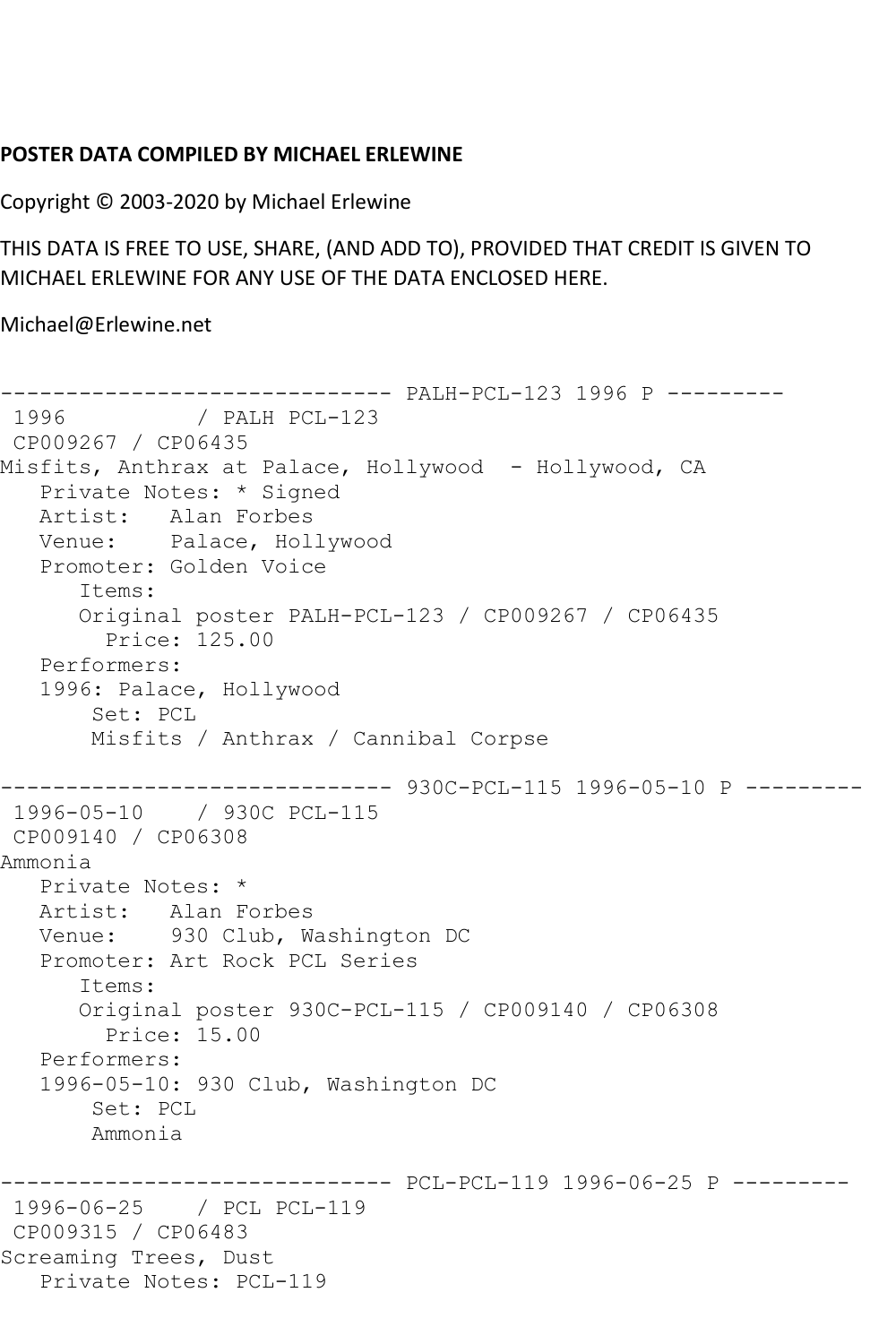Artist: Alan Forbes Venue: Set: PCL Promoter: Art Rock PCL Series Items: Original poster PCL-PCL-119 / CP009315 / CP06483 Performers: 1996-06-25: Set: PCL Screaming Trees / Dust ------------------------------ FAV-PCL-129 1996-09-06 P --------- 1996-09-06 / FAV PCL-129 CP009136 / CP06304 Sepultura, Far at First Avenue - Minneapolis, MN Private Notes: \* Signed Artist: Alan Forbes Venue: First Avenue Promoter: Art Rock PCL Series Items: Original poster FAV-PCL-129 / CP009136 / CP06304 Price: 25.00 Performers: 1996-09-06: First Avenue Set: PCL Sepultura / Far ------------------------------ GSH-PCL-143 1996-10-27 P --------- 1996-10-27 / GSH PCL-143 CP009161 / CP06329 The Cramps at Glasshouse - Pomona, CA Private Notes: \* Signed Artist: Alan Forbes Venue: Glass House Promoter: Art Rock PCL Series Items: Original poster GSH-PCL-143 / CP009161 / CP06329 Price: 200.00 Performers: 1996-10-27: Glass House Set: PCL Cramps ------------------------------ HRHO-PCL-145 1996-12-10 P --------- 1996-12-10 / HRHO PCL-145 CP009163 / CP06331 311, Weapon of Choice Private Notes: \* Signed Artist: Alan Forbes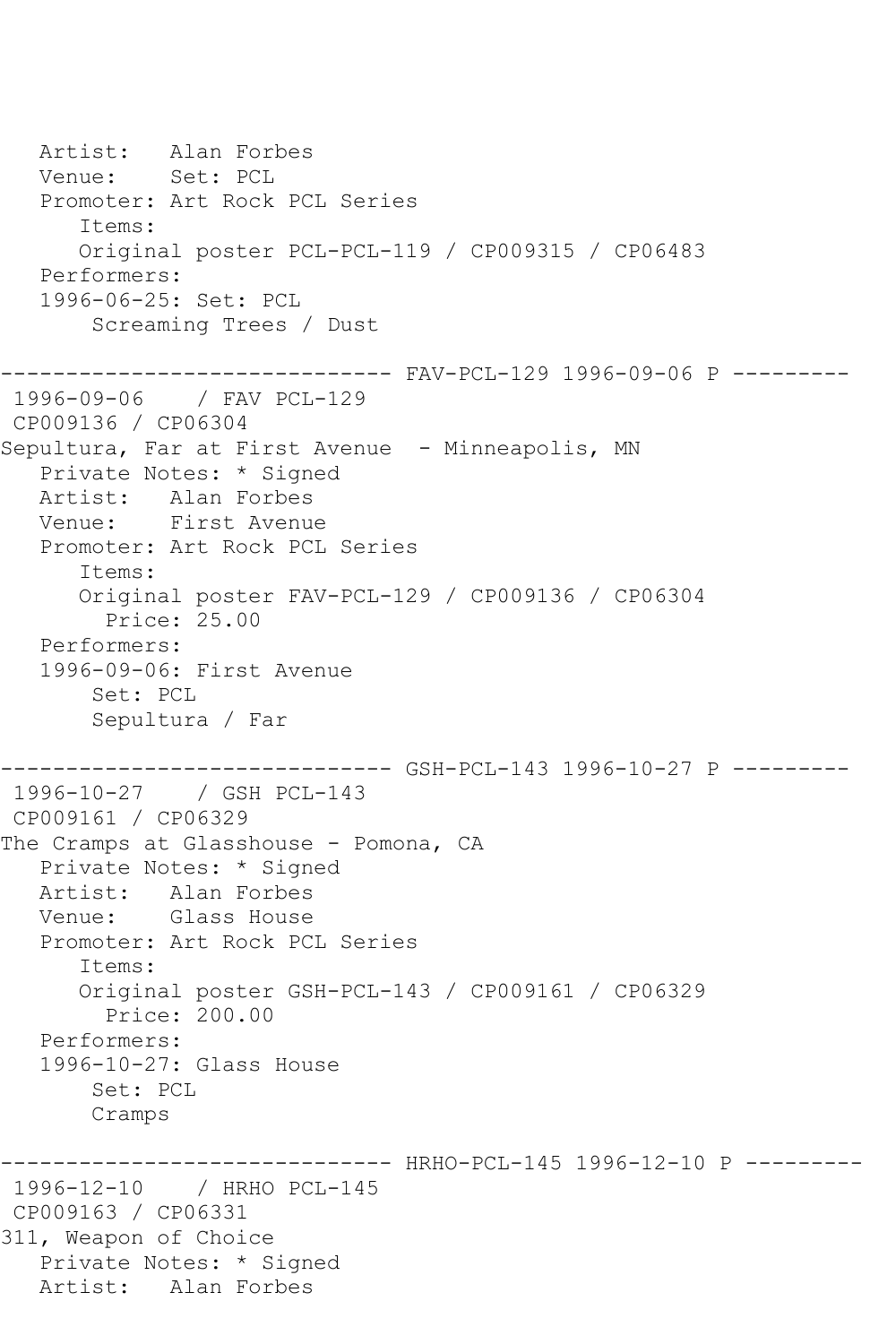```
 Venue: Hard Rock Hotel
   Promoter: Art Rock PCL Series
       Items:
       Original poster HRHO-PCL-145 / CP009163 / CP06331
         Price: 150.00
   Performers:
   1996-12-10: Hard Rock Hotel
        Set: PCL
        311 / Weapon of Choice / Urge
------------------------------ MERA-PCL-151 1996-12-10 P ---------
1996-12-10 / MERA PCL-151
CP009159 / CP06327
Soundgarden, Pond at Mercer Arena, Seattle
   Private Notes: * Signed
   Artist: Alan Forbes
   Venue: Mercer Arena, Seattle
   Promoter: Monqui Presents
       Items:
      Original poster MERA-PCL-151 / CP009159 / CP06327
         Price: 150.00
   Performers:
   1996-12-10 1996-12-11: Mercer Arena, Seattle
        Set: PCL
        Soundgarden / Pond
------------------------------ PANT-PCL-147 1996-12-12 P ---------
1996-12-12 / PANT PCL-147
CP009156 / CP06324
Black Crowes, Government Mule at Pantages Theater, LA
   Private Notes: * Signed
   Artist: Alan Forbes
   Venue: Pantages Theater, LA
   Promoter: Art Rock PCL Series
       Items:
       Original poster PANT-PCL-147 / CP009156 / CP06324
         Price: 125.00
   Performers:
   1996-12-12 1996-12-13: Pantages Theater, LA
        Set: PCL
        Black Crowes / Gov't Mule
                    ------------------------------ 1996-12-12 P ---------
1996-12-12 / 
CP061098 / CP061098
Black Crowes, Government Mule at Pantages Theater
   Notes: Color key -- film
```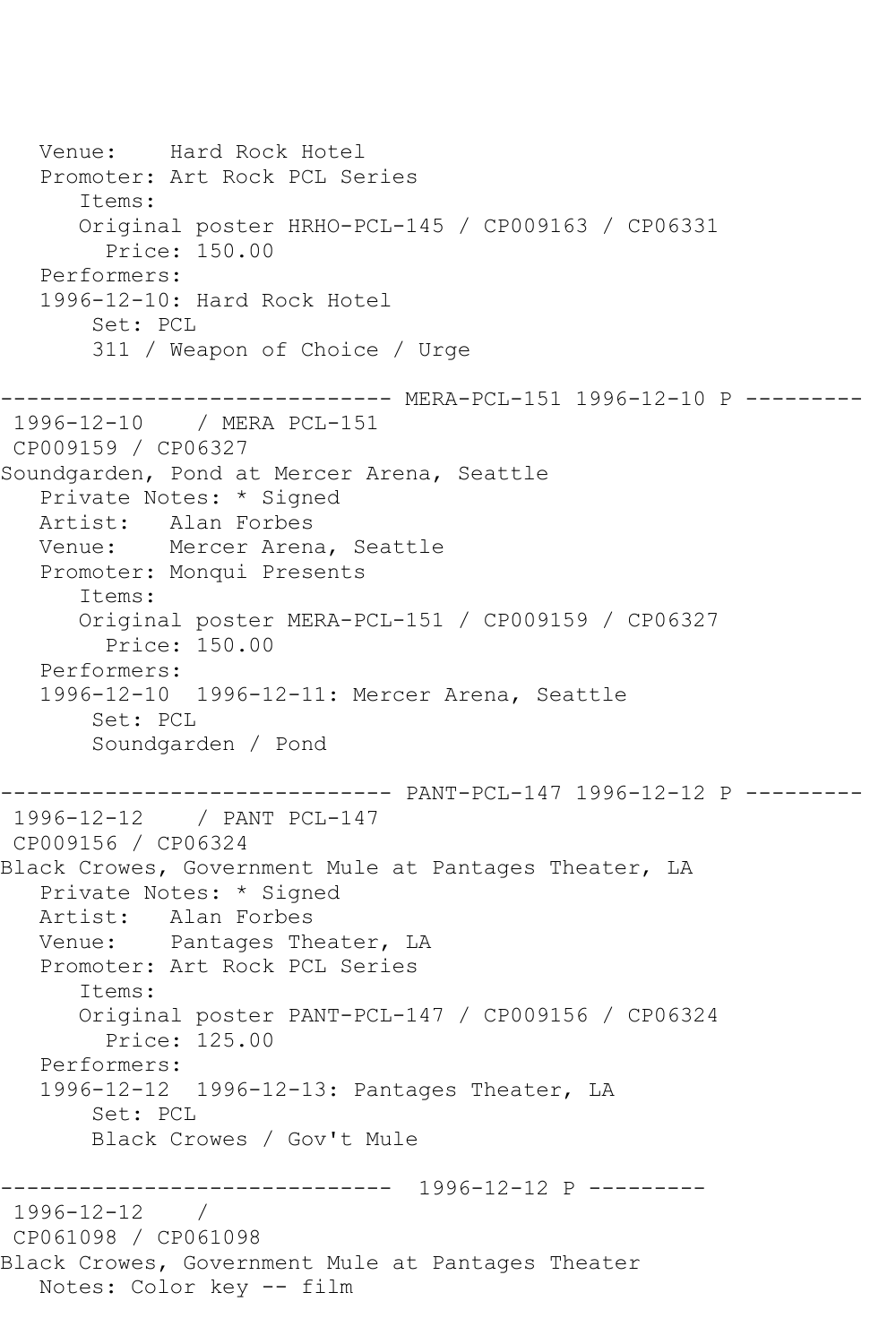Artist: Alan Forbes Venue: Pantages Theater Items: Original poster / CP061098 / CP061098 (8-1/2 x 11) Notes: Film Sheet Inset 3-1/2 x 4-1/2 Performers: 1996-12-12 1996-12-13: Pantages Theater Black Crowes / Government Mule ------------------------------ 1996-12-31 P --------- 1996-12-31 / CP060739 / CP060739 Marilyn Manson at Will Rogers Coliseum Benefit: Virgin Mary Blow Up Doll / New Year's Eve Artist: Alan Forbes Venue: Will Rogers Coliseum Items: Original poster / CP060739 / CP060739 (8-3/8 x 12-3/8) Performers: 1996-12-31: Will Rogers Coliseum Marilyn Manson ------------------------------ BOH-PCL-161 1997 P ---------  $/$  BOH PCL-161 CP009202 / CP06370 Motards, Stitches at Bottom of the Hill - San Francisco, CA Private Notes: \* Signed Event: Rip-Off Rumble Artist: Alan Forbes Venue: Bottom of the Hill Promoter: KUSF Items: Original poster BOH-PCL-161 / CP009202 / CP06370 Price: 50.00 Performers: 1997-05-23: Bottom of the Hill Set: PCL Motards / Stitches / Steve McQueens / Illnesses / Brides / Retardos 1997: Kilowatt Registrators / Chinese Millionaires / Infections / Spites 1997-05-24: Kilowatt Oblivions / Loli and the Chones ------------------------------ 1997-01-12 P --------- 1997-01-12 / CP060871 / CP060871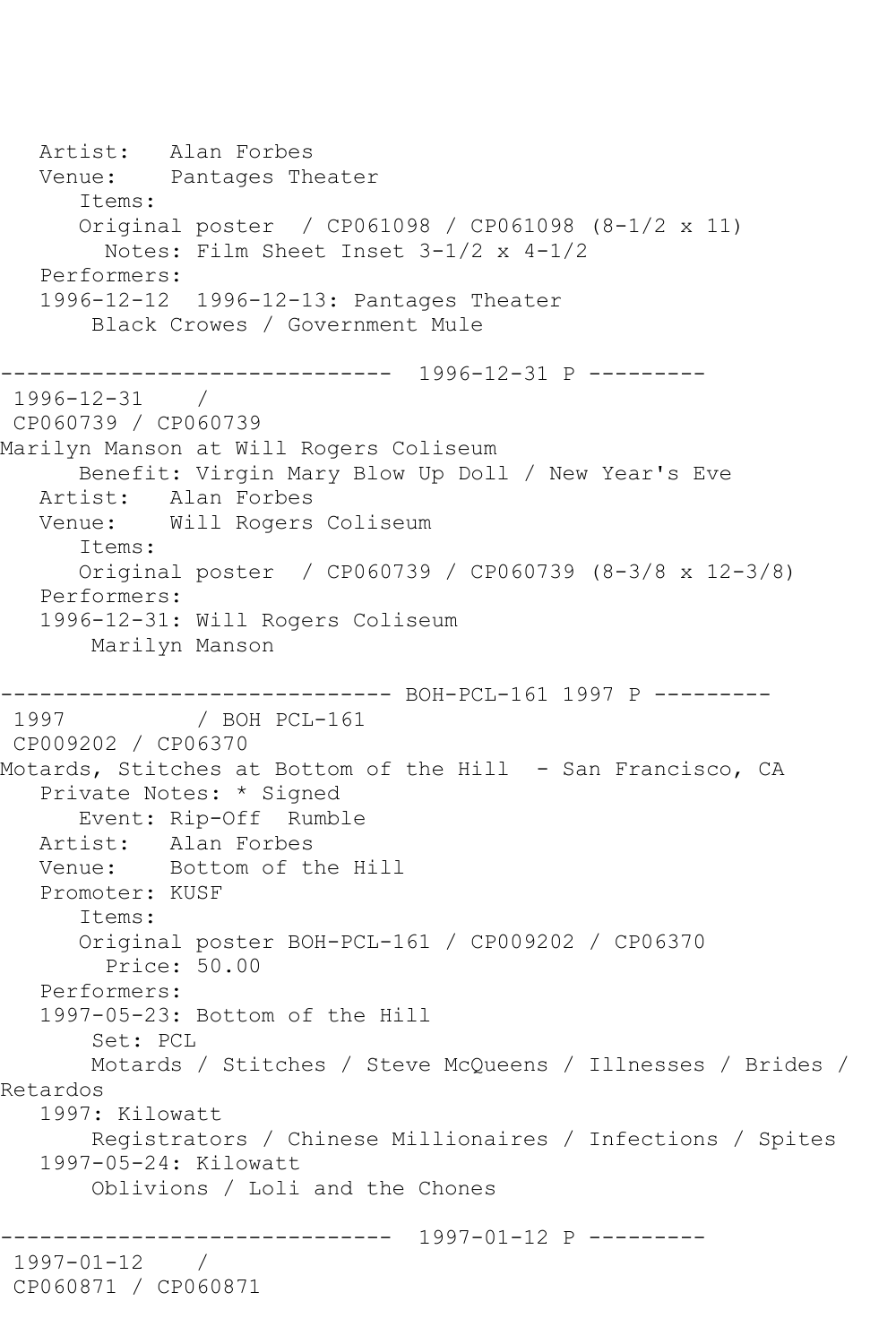Marilyn Manson at O Connor Fieldhouse Artist: Alan Forbes Venue: O Connor Fieldhouse Items: Original poster / CP060871 / CP060871 (6 x 11) Performers: 1997-01-12: O Connor Fieldhouse Marilyn Manson ------------------------------ ARG-PCL-154 1997-02-07 P --------- 1997-02-07 / ARG PCL-154 CP009313 / CP06481 Praise the Lord Art Show at Artrock Gallery Private Notes: PCL-154 Event: Praise the Lord and Pass the Ammunition Artist: Alan Forbes Venue: Artrock Gallery Promoter: Art Rock PCL Series Items: Original poster ARG-PCL-154 / CP009313 / CP06481 Price: 50.00 Performers: 1997-02-07 1997-04-01: Artrock Gallery Set: PCL Praise the Lord ------------------------------ -PCL-155 1997-02-26 P --------- 1997-02-26 / PCL-155 CP009261 / CP06429 Red Red Meat, Henry's Dress at Noise Pop 1997 Festival Private Notes: PCL-155 Artist: Alan Forbes Venue: Noise Pop 1997 Festival Promoter: Art Rock PCL Series Items: Original poster -PCL-155 / CP009261 / CP06429 Price: 25.00 Performers: 1997-02-26: Noise Pop 1997 Festival Great American Music Hall Set: PCL Jeremy Enigk / Red Red Meat / Henry's Dress / Rock Band #47 1997-02-27: Archers of Loaf / Knapsack / Engine 88 1997-02-28: Trackstar / Papas Fritas / Moons / Death Star / Fastbacks / Hazel / Model Rockets / Faster Brooks 1997-03-01: Fluff / Peechees / Decal / Frogpond / Meices / Bracket / Actionslacks / Limp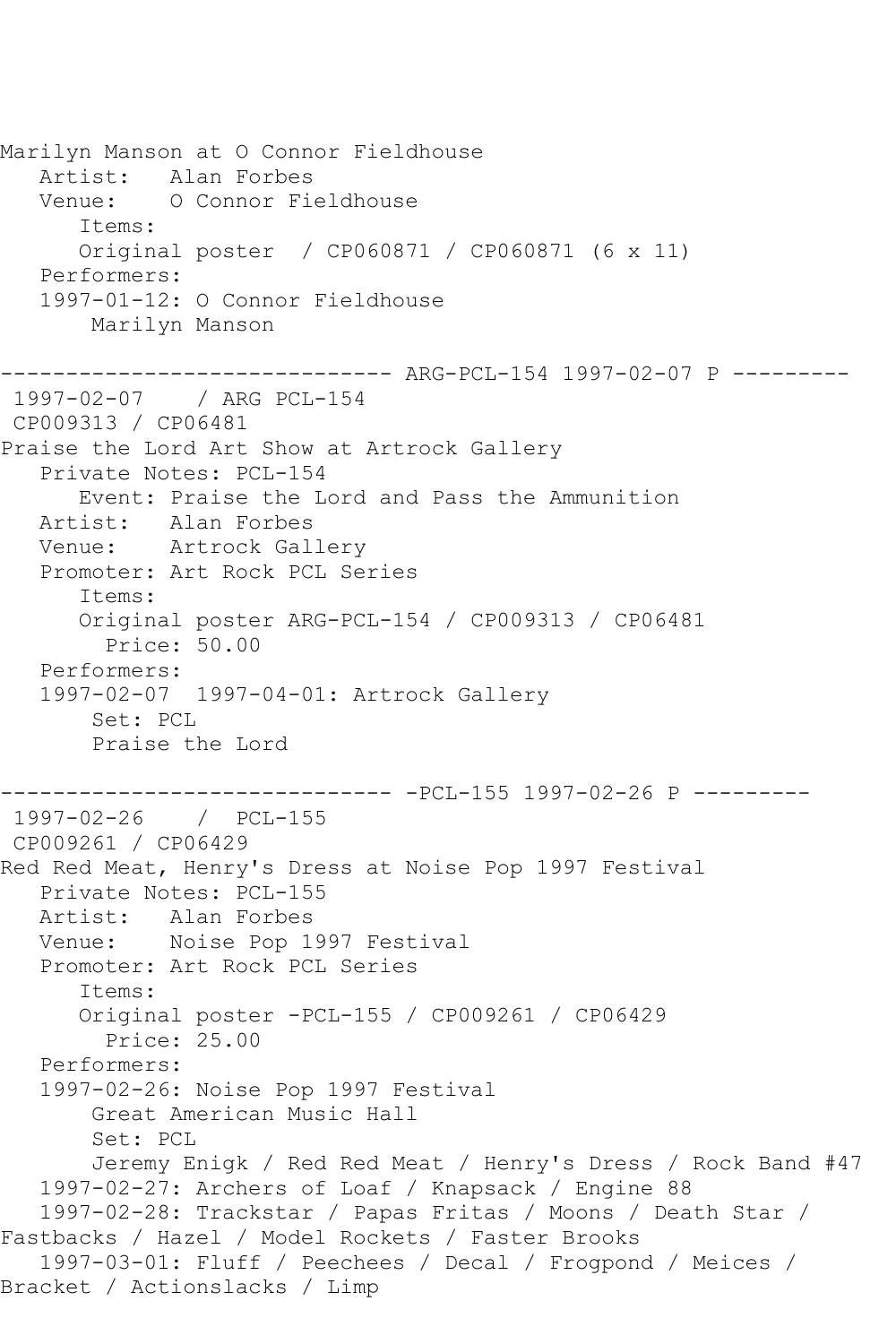1997-03-02: Pee / Snowmen / Creeper Lagoon / Retriever / Crash and Brittany / Chixdiggit / Carlos / Me First and the Gimme Gimmes / Go Pound Salt / Overwhelming Colorfast ------------------------------ 930C-PCL-156 1997-03-20 P --------- 1997-03-20 / 930C PCL-156 CP009253 / CP06421 Shudder To Think, Churn at 930 Club, Washington DC Private Notes: \* Signed Artist: Alan Forbes Venue: 930 Club, Washington DC Promoter: Art Rock PCL Series Items: Original poster 930C-PCL-156 / CP009253 / CP06421 Price: 20.00 Performers: 1997-03-20: 930 Club, Washington DC Set: PCL Shudder To Think / Churn ------------------------------ KIL-PCL-157 1997-04-19 P --------- 1997-04-19 / KIL PCL-157 CP009252 / CP06420 Monomen, Demonics Private Notes: \* Signed Artist: Alan Forbes Venue: Kilowatt Promoter: Art Rock PCL Series Items: Original poster KIL-PCL-157 / CP009252 / CP06420 Price: 125.00 Performers: 1997-04-19: Kilowatt Set: PCL Monomen / Demonics / Mutilators ------------------------------ L13-PCL-163 1997-06-16 P --------- 1997-06-16 / L13 PCL-163 CP009153 / CP06321 New Poster Art by Alan Forbes and Chris Martin at Lucky 13 Private Notes: \* Signed Event: Free Love? I Want My Money Back! Artist: Alan Forbes Venue: Lucky 13 Alameda Promoter: Art Rock PCL Series Items: Original poster L13-PCL-163 / CP009153 / CP06321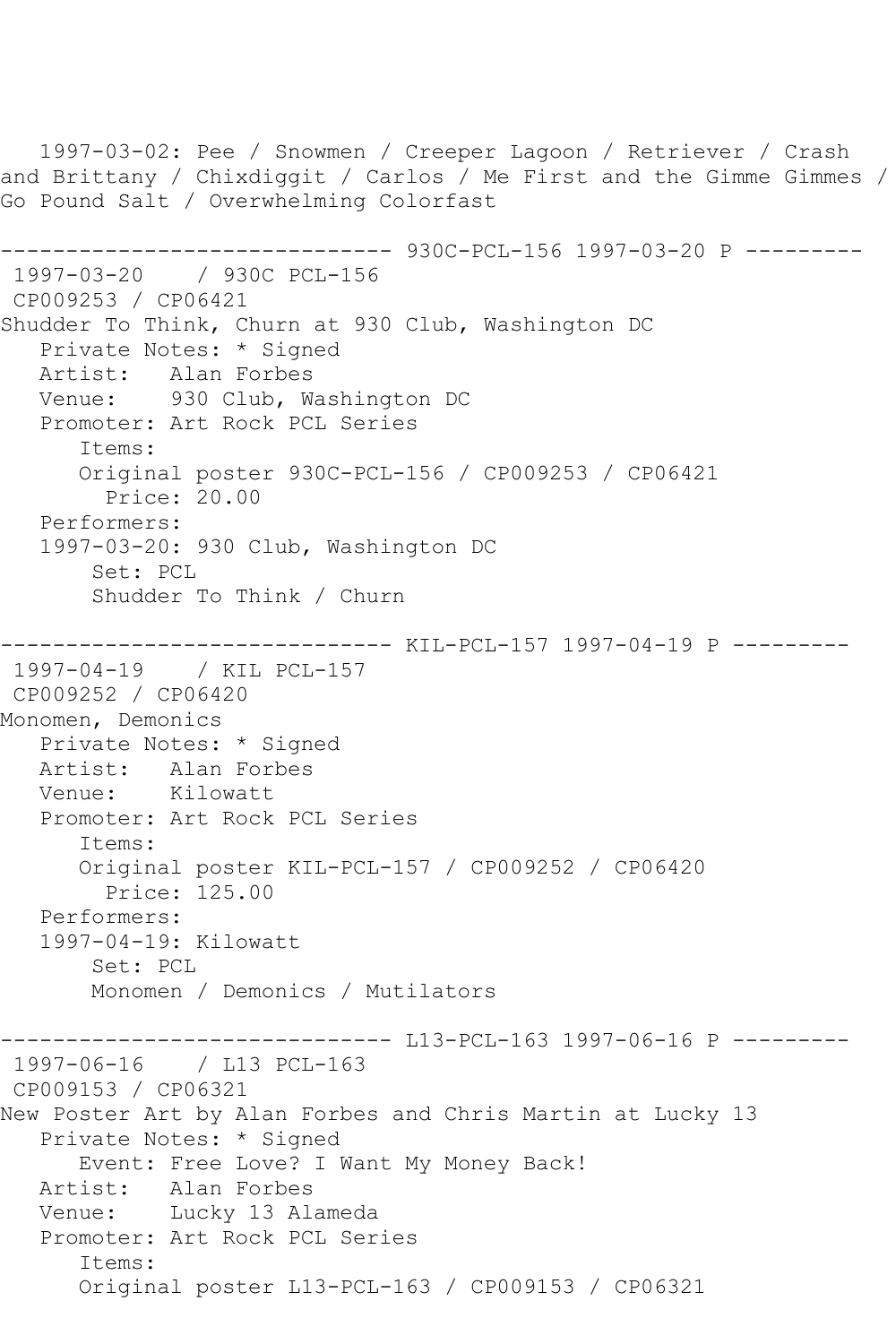```
 Price: 500.00
    Performers:
    1997-06-16: Lucky 13 Alameda
        Set: PCL
------------------------------ BIM-PCL-164 1997-07-07 P ---------
1997-07-07 / BIM PCL-164
CP009154 / CP06322
Link Wray at Bimbo's 365 Club - San Francisco, CA
    Private Notes: * Signed
  Artist: Alan Forbes<br>Venue: Bimbo's 365
            Bimbo's 365 Club
   Promoter: Art Rock PCL Series
       Items:
       Original poster BIM-PCL-164 / CP009154 / CP06322
         Price: 100.00
    Performers:
    1997-07-07: Bimbo's 365 Club
        Set: PCL
        Link Wray
------------------------------ HOB-PCL-168 1997-07-20 P ---------
1997-07-20 / HOB PCL-168
CP009303 / CP06471
Misfits, U.S. Bombs at House of Blues
   Notes: Limited Edition of 500
This item appears in the book 'The Art of Modern Rock' as AMR # 
052.4
   Private Notes: PCL-168 *
   Artist: Alan Forbes
   Venue: House of Blues
    Promoter: Art Rock PCL Series
       Items:
       Original poster HOB-PCL-168 / CP009303 / CP06471
         Price: 100.00
    Performers:
    1997-07-20: House of Blues
        Set: PCL
        Misfits / U.S. Bombs
------------------------------ BOH-PCL-171 1997-08-23 P ---------
1997-08-23 / BOH PCL-171
CP009174 / CP06342
Dwarves, Zeek
   Private Notes: * Signed
   Artist: Alan Forbes
```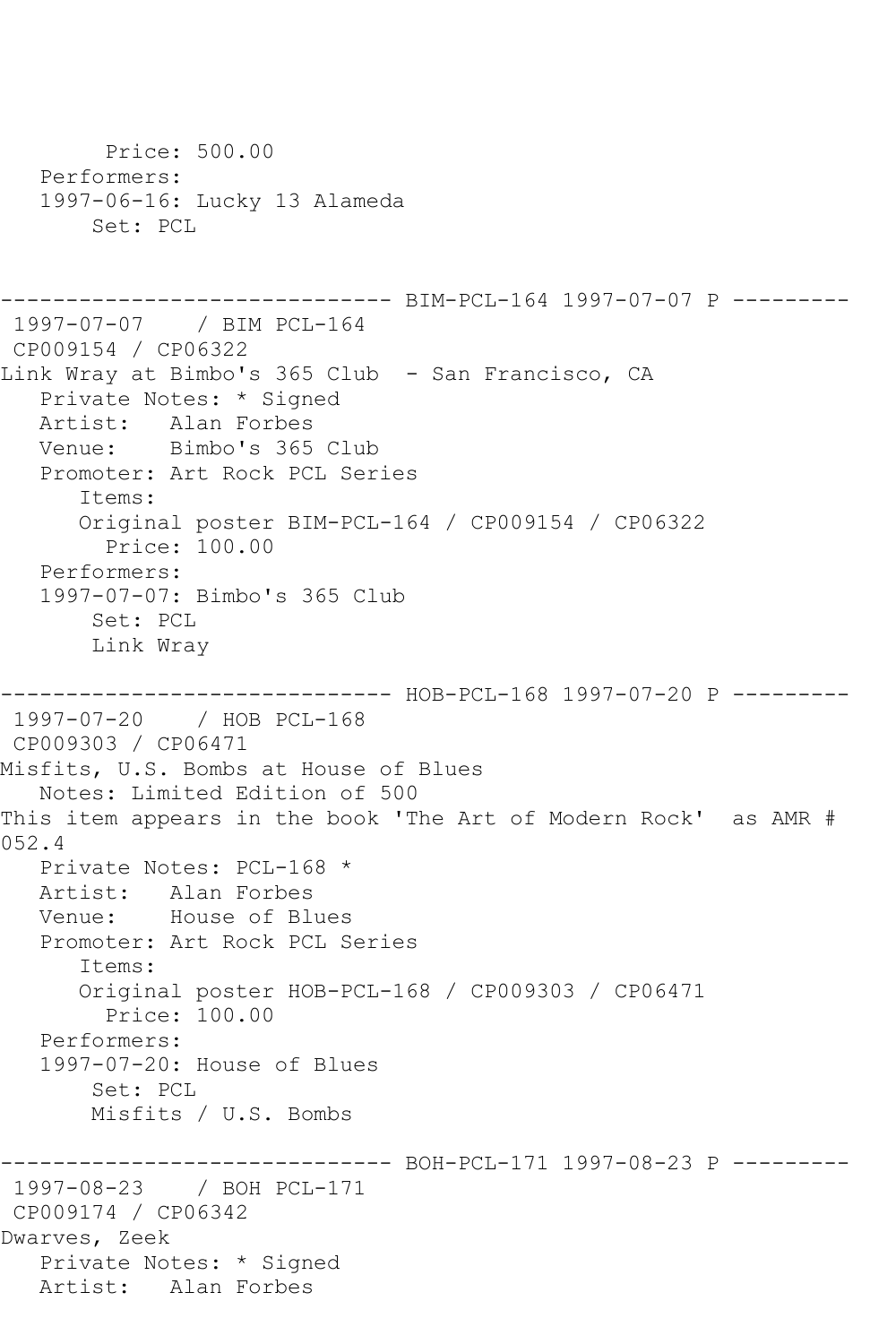Venue: Bottom of the Hill Promoter: Art Rock PCL Series Items: Original poster BOH-PCL-171 / CP009174 / CP06342 Price: 25.00 Performers: 1997-08-23: Bottom of the Hill Set: PCL Dwarves / Zeek / U.S. Bombs ------------------------------ BOH-PCL-173 1997-09-20 P --------- 1997-09-20 / BOH PCL-173 CP009173 / CP06341 Makers, 5, 6, 7, 8's at Bottom of the Hill - San Francisco, CA Private Notes: \* Signed Artist: Alan Forbes<br>Venue: Bottom of t Bottom of the Hill Promoter: Art Rock PCL Series Items: Original poster BOH-PCL-173 / CP009173 / CP06341 Price: 25.00 Performers: 1997-09-20: Bottom of the Hill Set: PCL Makers / 5, 6, 7, 8's / Bobbyteens / Retardos ------------------------------ WGG-PCL-174 1997-10-16 P --------- 1997-10-16 / WGG PCL-174 CP009172 / CP06340 Supersuckers at The Whisky Notes: Limited Edition of 250 This item appears in the book 'The Art of Modern Rock' as AMR # 053.4 Private Notes: \* Signed Artist: Alan Forbes Venue: Whisky Promoter: Art Rock PCL Series Items: Original poster WGG-PCL-174 / CP009172 / CP06340 Price: 100.00 Performers: 1997-10-16: Whisky Set: PCL Supersuckers ------------------------------ BOH-PCL-191 1998 P ---------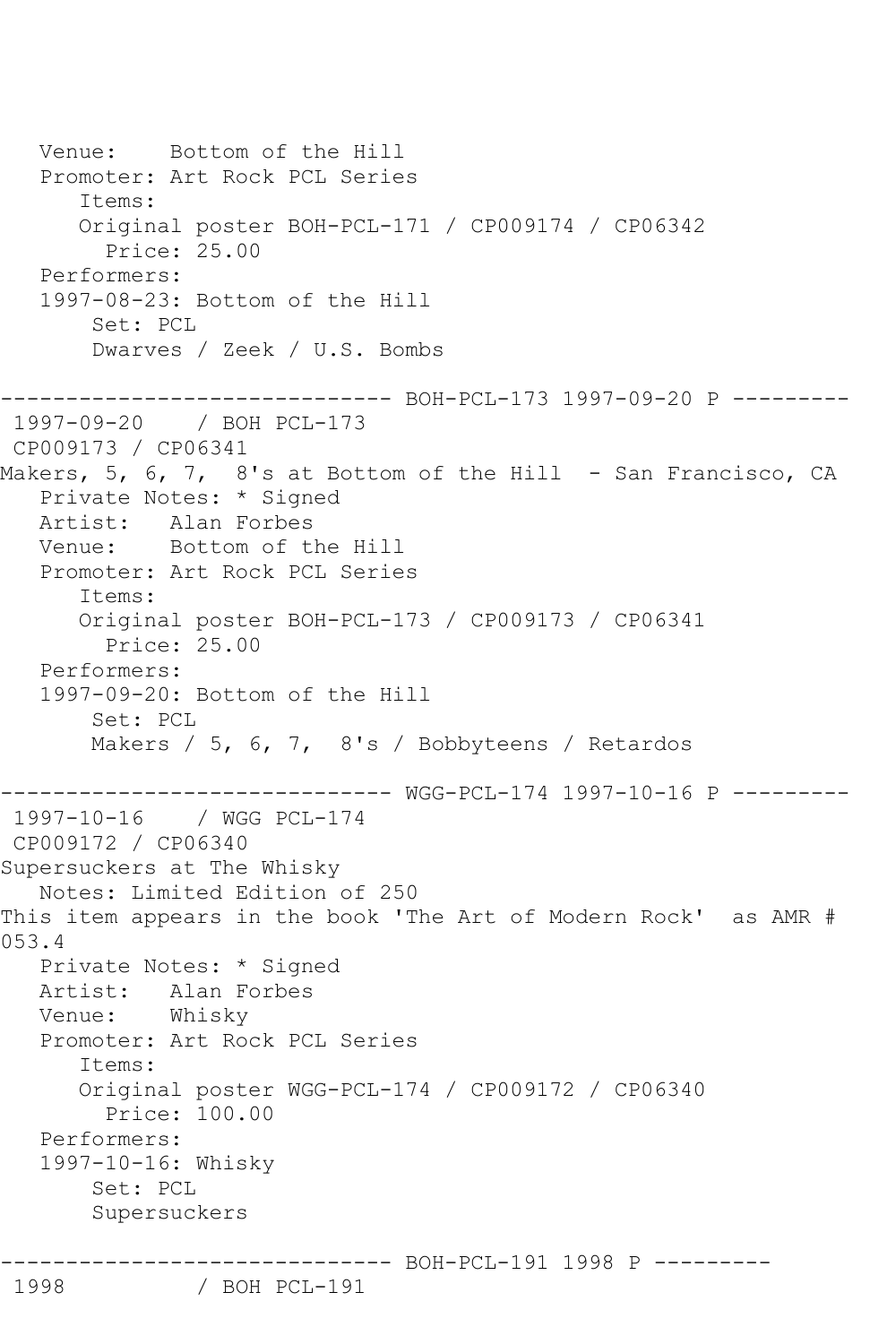```
CP009181 / CP06349
Fastbacks, Chixdiggit at Bottom of the Hill - San Francisco, CA
    Private Notes: * Signed
  Artist: Alan Forbes<br>Venue: Bottom of t
            Bottom of the Hill
   Promoter: Art Rock PCL Series
       Items:
       Original poster BOH-PCL-191 / CP009181 / CP06349
         Price: 25.00
   Performers:
    1998: Bottom of the Hill
        Set: PCL
        Fastbacks / Chixdiggit / Pure Joy / Lunchbox
------------------------------ GAMH-PCL-187 1998-01-15 P ---------
1998-01-15 / GAMH PCL-187
CP009185 / CP06353
Rev. Horton Heat at Great American Music Hall - San Francisco, CA
   Private Notes: * Signed
   Artist: Alan Forbes
   Venue: Great American Music Hall
   Promoter: Art Rock PCL Series
       Items:
       Original poster GAMH-PCL-187 / CP009185 / CP06353
         Price: 75.00
   Performers:
    1998-01-15 1998-01-16: Great American Music Hall
        Set: PCL
        Rev. Horton Heat
      ------------------------------ BOH-PCL-188 1998-01-24 P ---------
1998-01-24 / BOH PCL-188
CP009184 / CP06352
Jesus Lizard, Stanford Prison Experiment
   Private Notes: * Signed
   Artist: Alan Forbes
    Venue: Bottom of the Hill
    Promoter: Art Rock PCL Series
       Items:
       Original poster BOH-PCL-188 / CP009184 / CP06352
         Price: 25.00
   Performers:
    1998-01-24: Bottom of the Hill
        Set: PCL
        Jesus Lizard / Stanford Prison Experiment / Zen Guerilla
                       -------- JESU-PCL-182 1998-02-06 P ---------
```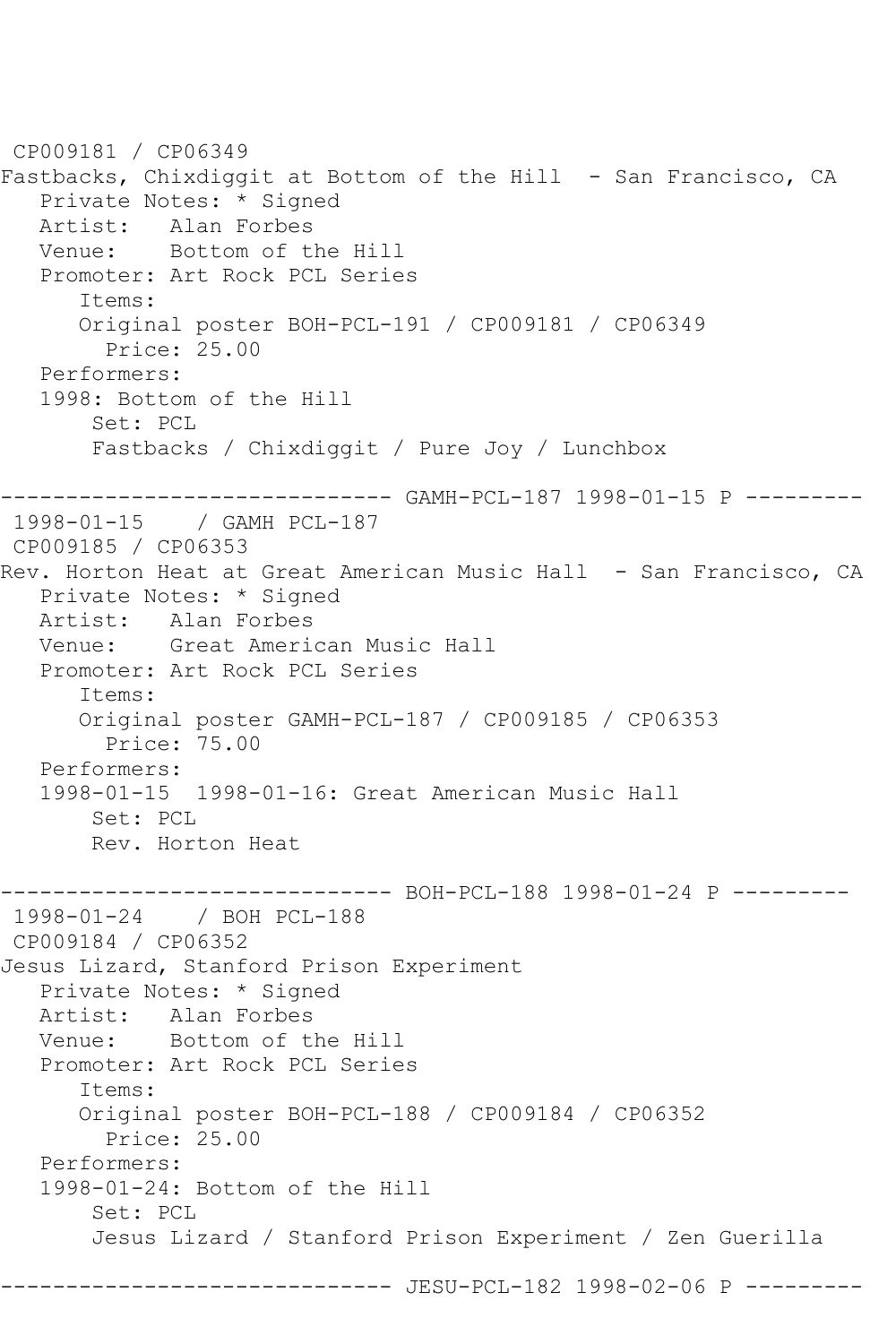1998-02-06 / JESU PCL-182 CP009100 / CP06268 It All Went South at Jesus Gallery - Hollywood, CA Notes: Limited Edition of 350 This item appears in the book 'The Art of Modern Rock' as AMR # 053.6 Private Notes: PCL-182 Artist: Alan Forbes Venue: Jesus Gallery Promoter: Art Rock PCL Series Items: Original poster JESU-PCL-182 / CP009100 / CP06268 (25 x 38) Price: 45.00 Performers: 1998-02-06 1998- 03-01: Jesus Gallery Set: PCL It All Went South ------------------------------ RKC 1998-02-20 P-1 --------- 1998-02-20 / RKC CP003267 / AF19980220 G.B.H. at Rock Candy - Portland, OR Artist: Alan Forbes Venue: Rock Candy Items: Original poster RKC Edition 1 / CP003267 / AF19980220 RKC / NONE / AF1998022 Performers: 1998-02-20: Rock Candy G.B.H. ------------------------------ 1998-02-28 P --------- 1998-02-28 / CP700339 / CP700339 Fastbacks, Chixdiggit at Bottom of the Hill [San Francisco, CA] Notes: Signed Limited Edition of 315 This item appears in the book 'The Art of Modern Rock' as AMR # 058.2 Artist: Alan Forbes<br>Venue: Bottom of t Bottom of the Hill Items: Original poster / CP700339 / CP700339 (16-1/2 x 19-1/2) Performers: 1998-02-28: Bottom of the Hill Fastbacks / Chixdiggit / Pure Joy / Lunchbox ------------ RST-PCL-192 1998-03-02 P ---------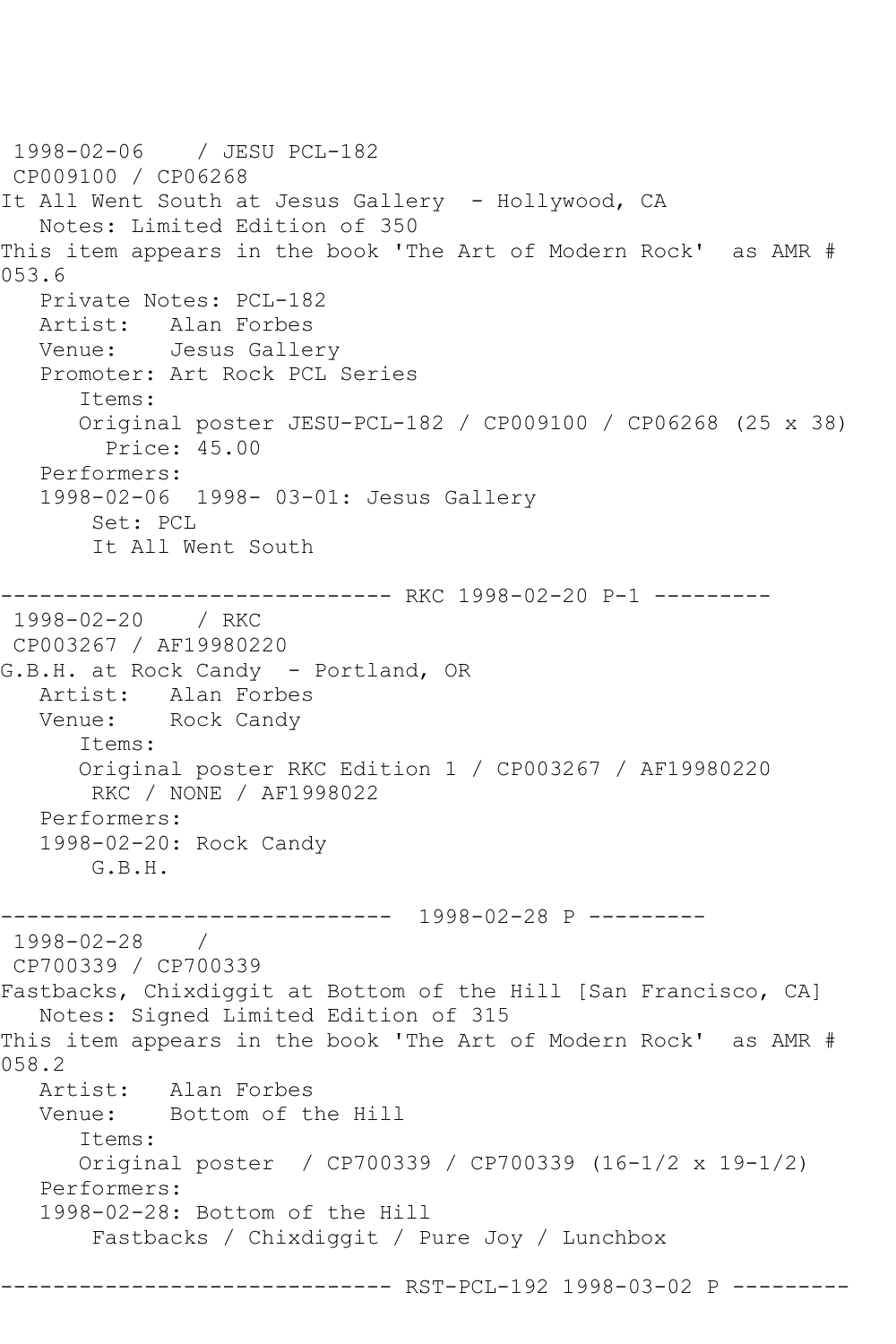```
1998-03-02 / RST PCL-192
CP009182 / CP06350
Damned, Tura Satana at Roseland Theater - Eugene, OR
   Private Notes: * Signed
   Artist: Alan Forbes
   Venue: Roseland Theater
   Promoter: Art Rock PCL Series
       Items:
      Original poster RST-PCL-192 / CP009182 / CP06350
         Price: 25.00
   Performers:
   1998-03-02: Roseland Theater
        Set: PCL
        Damned / Tura Satana / Man Will Surrender
------------------------------ BARM-PCL-194 1998-03-21 P-1 ---------
1998-03-21 / BARM PCL-194
CP018316 / PCL194_S
Nashville Pussy, Hell at Barrister's, Memphis - Memphis, TN
   Artist: Alan Forbes
   Venue: Barrister's, Memphis
   Promoter: Art Rock PCL Series
       Items:
       Original poster BARM-PCL-194 Edition 1 / CP018316 / PCL194_S
   Performers:
   1998-03-21: Barrister's, Memphis
        Set: PCL
        Nashville Pussy / Hell
------------------------------ BOH-PCL-196 1998-05-06 P ---------
1998-05-06 / BOH PCL-196
CP009179 / CP06347
Bad Religion, Hate Fuck Trio at Bottom of the Hill - San Francisco,
CA
   Private Notes: * Signed
   Artist: Alan Forbes
   Venue: Bottom of the Hill
   Promoter: Art Rock PCL Series
       Items:
       Original poster BOH-PCL-196 / CP009179 / CP06347
         Price: 75.00
   Performers:
   1998-05-06: Bottom of the Hill
        Set: PCL
        Bad Religion / Hate Fuck Trio / Speedbuggy
                  ------------------------------ DV8-PCL-195 1998-05-31 P ---------
```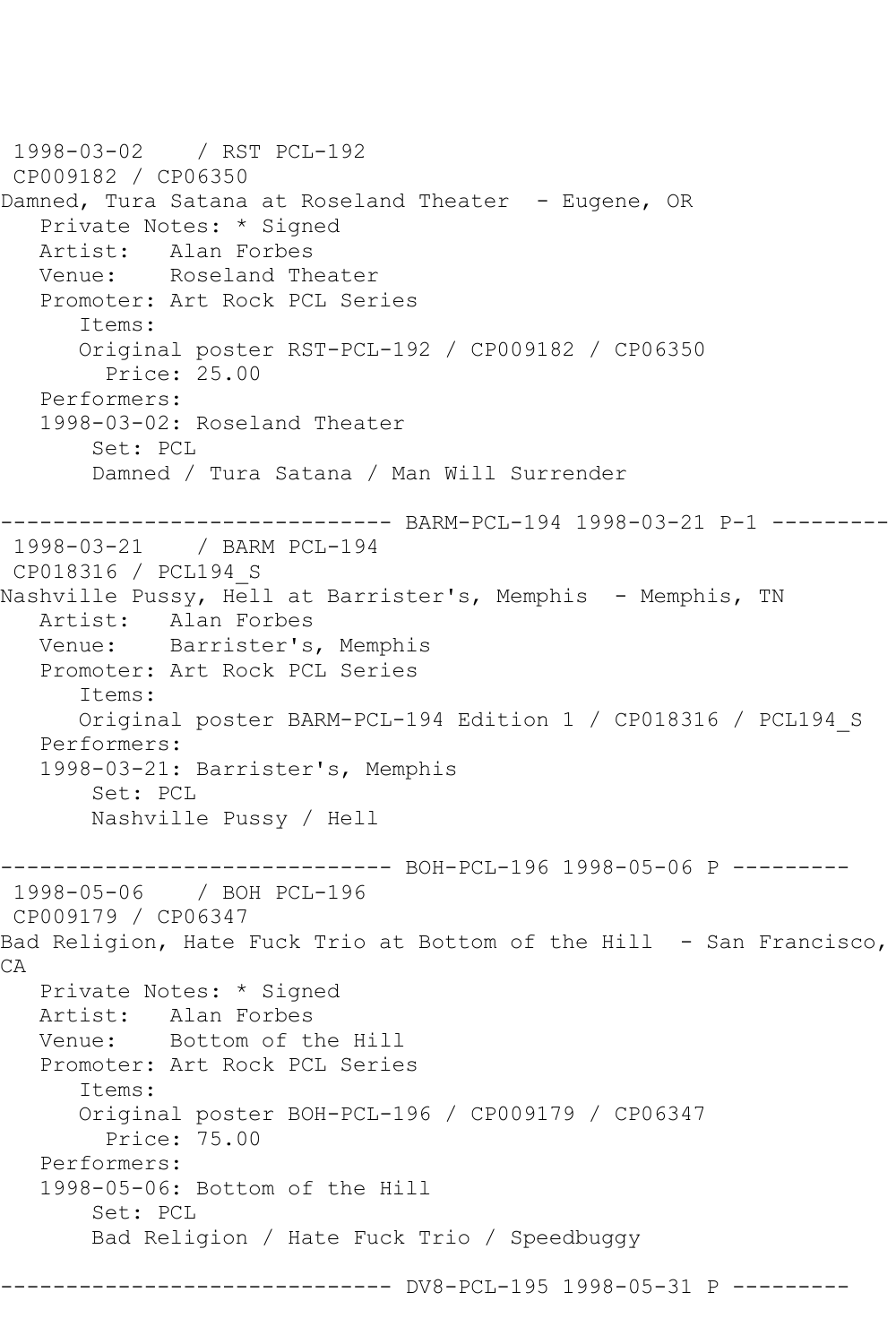1998-05-31 / DV8 PCL-195 CP009180 / CP06348 Fu Manchu at Dynamo Festival, Holland Notes: Limited Edition of 300 This item appears in the book 'The Art of Modern Rock' as AMR # 052.2 Private Notes: \* Signed Artist: Alan Forbes Venue: Dynamo Festival, Holland Promoter: Art Rock PCL Series Items: Original poster DV8-PCL-195 / CP009180 / CP06348 Price: 100.00 Performers: 1998-05-31: Dynamo Festival, Holland Fu Manchu ------------------------------ BOH-PCL-200 1998-06-27 P --------- 1998-06-27 / BOH PCL-200 CP009176 / CP06344 Man or Astroman?, Alpha Clone 1998 at Bottom of the Hill - San Francisco, CA Private Notes: \* Signed Artist: Alan Forbes Venue: Bottom of the Hill Promoter: Art Rock PCL Series Items: Original poster BOH-PCL-200 / CP009176 / CP06344 Price: 75.00 Performers: 1998-06-27: Bottom of the Hill Set: PCL Man or Astroman? / Alpha Clone 1998 / Famous Monsters --------- BIM-PCL-201 1998-07-18 P ---------1998-07-18 / BIM PCL-201 CP009175 / CP06343 Three Headcoats, Subsonics at Bimbo's 365 Club - San Francisco, CA Private Notes: \* Signed Artist: Alan Forbes Venue: Bimbo's 365 Club Promoter: Art Rock PCL Series Items: Original poster BIM-PCL-201 / CP009175 / CP06343 Price: 100.00 Performers: 1998-07-18: Bimbo's 365 Club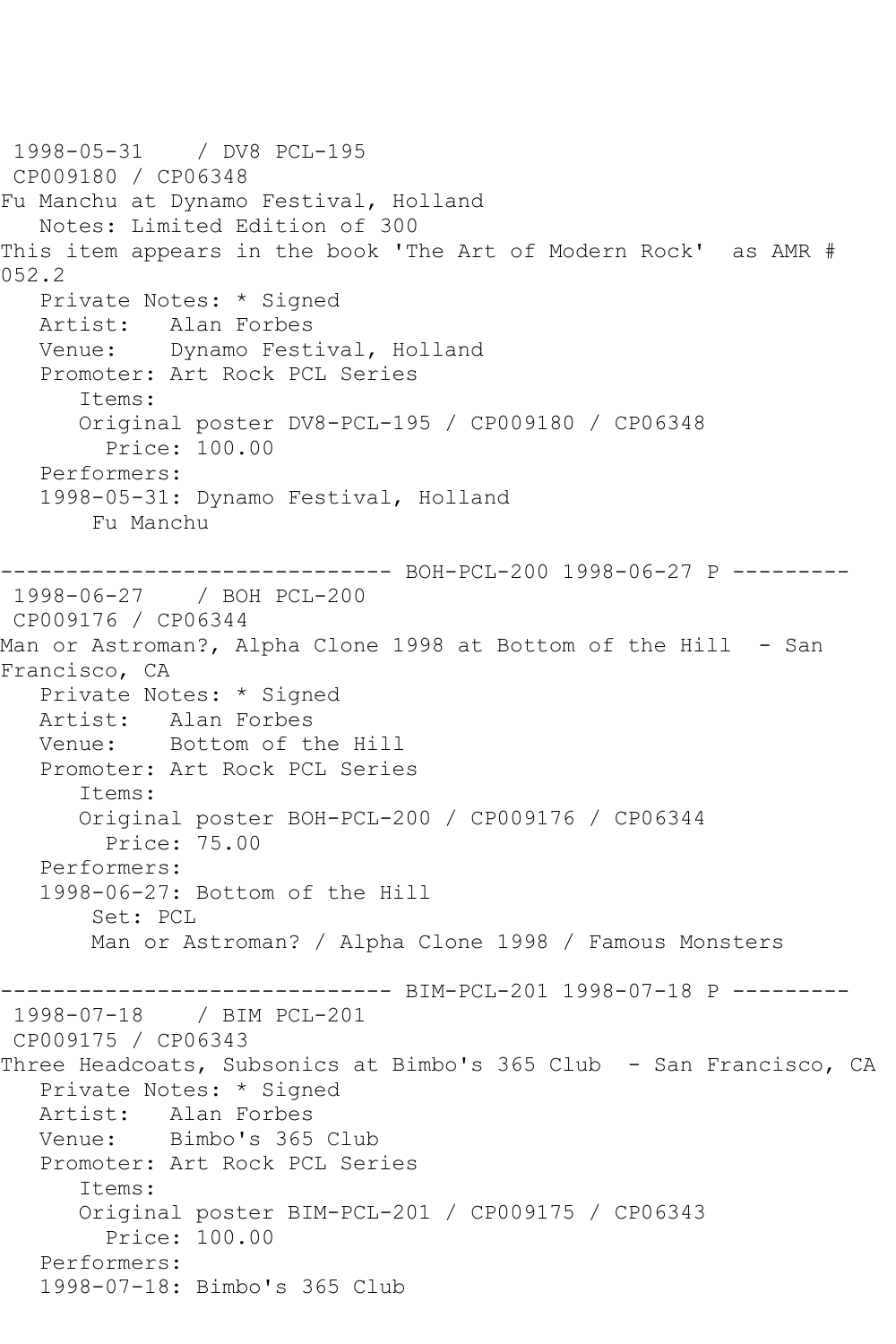Set: PCL Three Headcoats / Subsonics ------------------------------ 1998-07-22 P-1 --------- 1998-07-22 / CP003269 / AF19980722 Queens of the Stone Age at San Francisco, CA - San Francisco, CA Artist: Alan Forbes Venue: San Francisco, CA Items: Original poster Edition 1 / CP003269 / AF19980722 / NONE / AF1998072 Performers: 1998-07-22: San Francisco, CA Los Angeles Queens of the Stone Age ------------------------------ BOH-PCL-170 1998-08-21 P --------- 1998-08-21 / BOH PCL-170 CP009150 / CP06318 Servotron, Peechees at Bottom of the Hill - San Francisco, CA Private Notes: \* Signed Artist: Alan Forbes Venue: Bottom of the Hill Promoter: Art Rock PCL Series Items: Original poster BOH-PCL-170 / CP009150 / CP06318 Price: 25.00 Performers: 1998-08-21: Bottom of the Hill Set: PCL Servotron / Peechees / ORI ------------------------------ EF-PCL-202 1998-09-08 P --------- 1998-09-08 / EF PCL-202 CP009254 / CP06422 Bauhaus at Electric Factory - Philadelphia, PA Private Notes: \* Signed Event: Resurrection 1998<br>Artist: Alan Forbes Alan Forbes Venue: Electric Factory Promoter: Art Rock PCL Series Items: Original poster EF-PCL-202 / CP009254 / CP06422 Price: 125.00 Performers: 1998-09-08: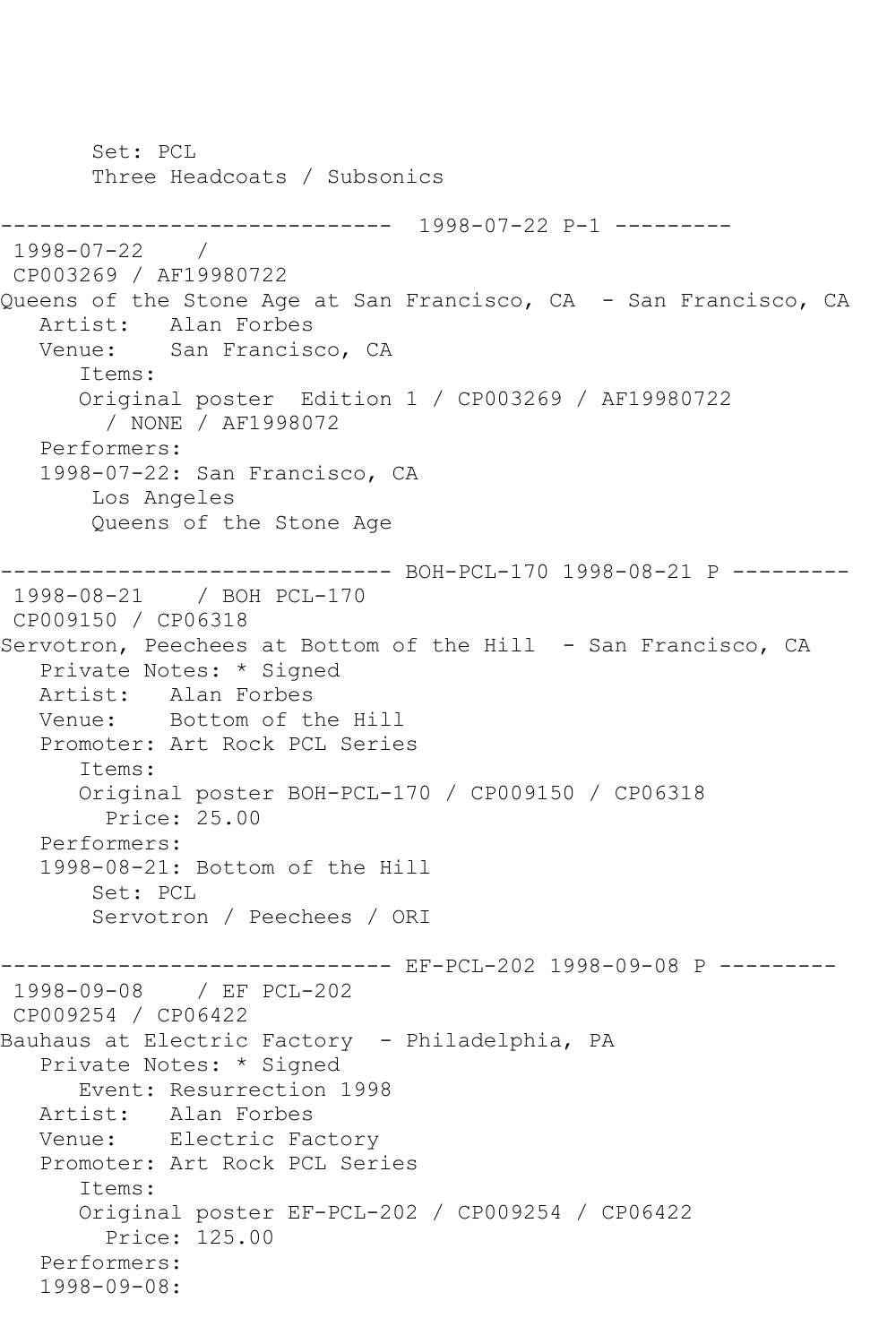1998-09-15: Electric Factory Set: PCL Bauhaus ------------------------------ DIGG-PCL-204 1998-10-03 P --------- 1998-10-03 / DIGG PCL-204 CP009196 / CP06364 Famous Monsters at Diggler's, Bowling Green Private Notes: \* Signed Artist: Alan Forbes Venue: Diggler's, Bowling Green Promoter: Art Rock PCL Series Items: Original poster DIGG-PCL-204 / CP009196 / CP06364 Price: 25.00 Performers: 1998-10-03: Diggler's, Bowling Green Set: PCL Famous Monsters ------------------------------ PAR 1998-10-09 P-1 --------- 1998-10-09 / PAR CP003271 / AF19981009 Electric Frankenstein at Paradise Lounge, San Francisco Artist: Alan Forbes<br>Venue: Paradise Lo Paradise Lounge and Transmission Theater Items: Original poster PAR Edition 1 / CP003271 / AF19981009 PAR / NONE / AF1998100 Performers: 1998-10-09: Paradise Lounge and Transmission Theater Electric Frankenstein ------------------------------ PALH-PCL-178 1998-10-31 P --------- 1998-10-31 / PALH PCL-178 CP009169 / CP06337 Misfits at The Palace, LA Private Notes: \* Signed Event: All Hallow's Eve<br>Artist: Alan Forbes Alan Forbes Venue: Palace, Hollywood Promoter: Art Rock PCL Series Items: Original poster PALH-PCL-178 / CP009169 / CP06337 Price: 100.00 Performers: 1998-10-31: Palace, Hollywood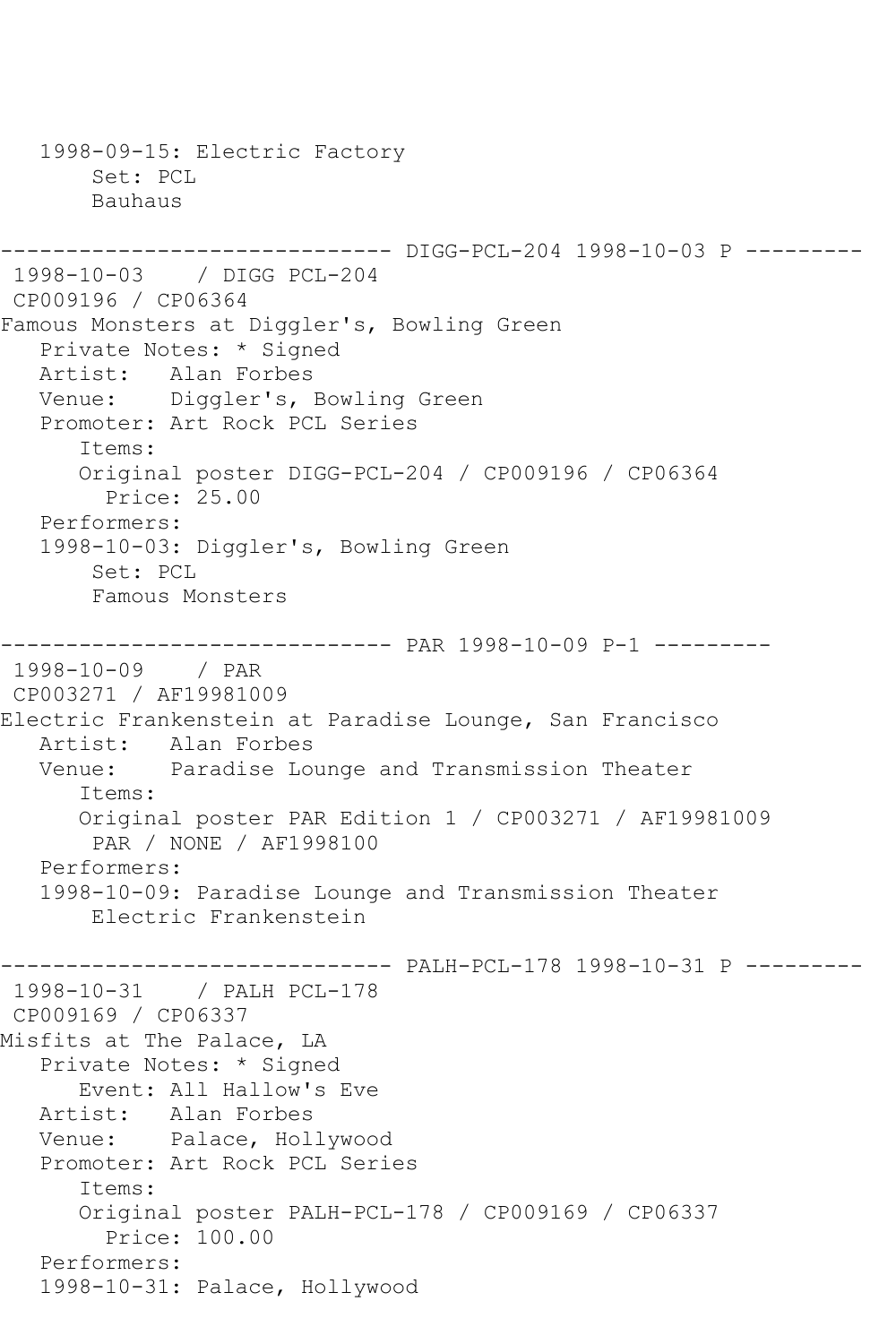Set: PCL Misfits ------------------------------ NOIS-PCL-203 1998-10-31 P --------- 1998-10-31 / NOIS PCL-203 CP009258 / CP06426 Voodoo Ain't Easy: Poster Art by Alan Forbes Private Notes: \* Signed Artist: Alan Forbes Venue: Noiseville Gallery Promoter: Art Rock PCL Series Items: Original poster NOIS-PCL-203 / CP009258 / CP06426 Price: 35.00 Performers: 1998-10-31: Noiseville Gallery Set: PCL Voodoo Ain't Easy ------------------------------ KIL-PCL-179 1998-11-02 P --------- 1998-11-02 / KIL PCL-179 CP009168 / CP06336 Oblivions, Vectors at Kilowatt - San Francisco, CA Private Notes: \* Signed Artist: Alan Forbes<br>Venue: Kilowatt Kilowatt Promoter: Art Rock PCL Series Items: Original poster KIL-PCL-179 / CP009168 / CP06336 Price: 25.00 Performers: 1998-11-02: Kilowatt Set: PCL Oblivions / Vectors / Infections ------------------------------ HMB-PCL-206 1998-11-05 P --------- 1998-11-05 / HMB PCL-206 CP009194 / CP06362 Morphine, Medeski Martin and Wood Private Notes: \* Signed Artist: Alan Forbes Venue: Hammerstein Ballroom, NYC Promoter: Art Rock PCL Series Items: Original poster HMB-PCL-206 / CP009194 / CP06362 Price: 200.00 Performers: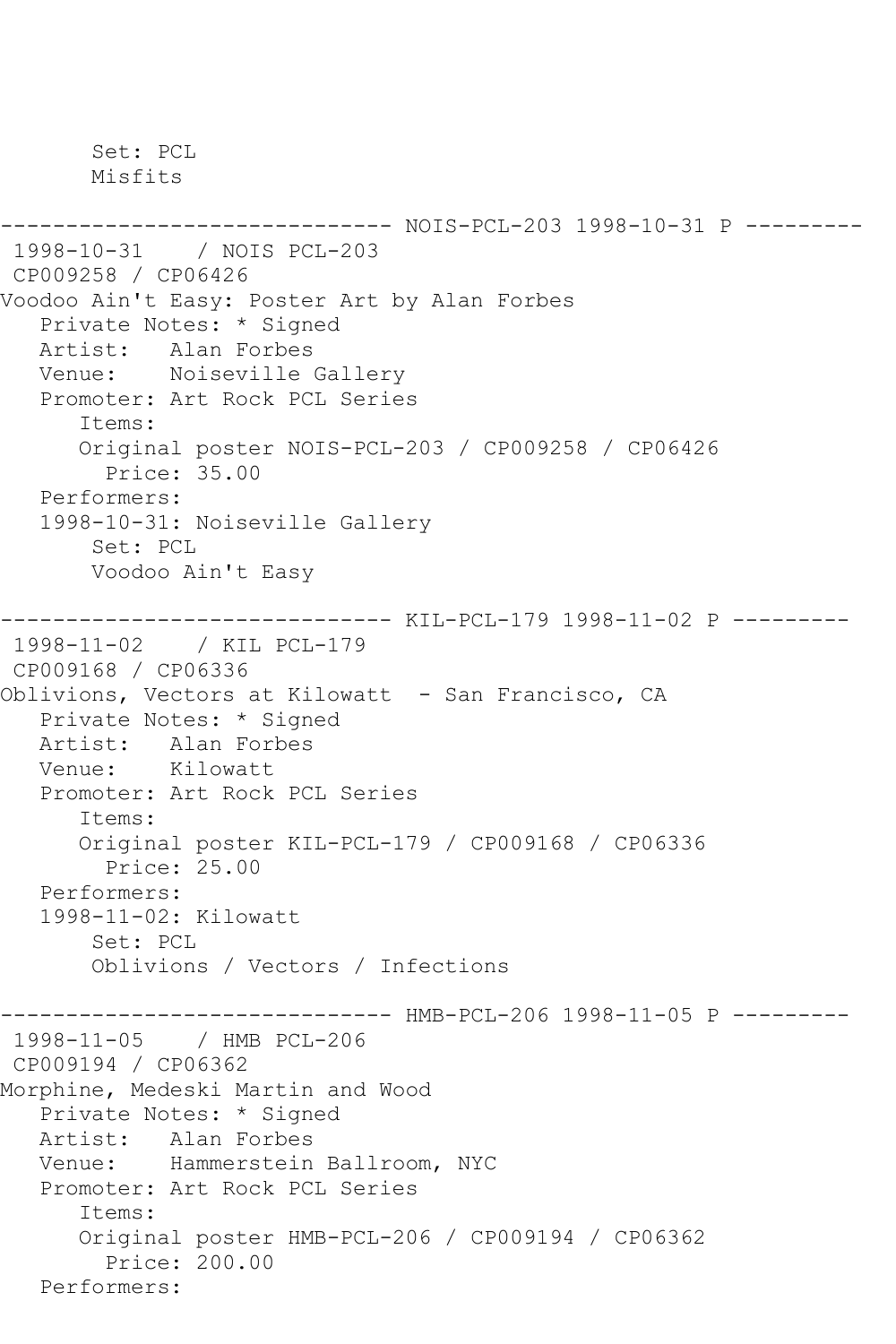1998-11-05: Hammerstein Ballroom, NYC Set: PCL Morphine / Medeski Martin and Wood / DJ Logic ------------------------------ 7THE-PCL-205 1998-11-13 P --------- 1998-11-13 / 7THE PCL-205 CP009195 / CP06363 Bomboras, Satan's Pilgrims at 7th Street Entry - Minneapolis, MN Private Notes: \* Signed Artist: Alan Forbes Venue: 7th Street Entry Promoter: Art Rock PCL Series Items: Original poster 7THE-PCL-205 / CP009195 / CP06363 Price: 25.00 Performers: 1998-11-13: 7th Street Entry Set: PCL Bomboras / Satan's Pilgrims ------------------------------ EF-PCL-183 1998-11-25 P --------- 1998-11-25 / EF PCL-183 CP009188 / CP06356 G. Love, Special Sauce at Electric Factory Private Notes: \* Signed Artist: Alan Forbes Venue: Electric Factory Promoter: Art Rock PCL Series Items: Original poster EF-PCL-183 / CP009188 / CP06356 Price: 25.00 Performers: 1998-11-25: Electric Factory Set: PCL G. Love and Special Sauce / Special Sauce ------------------------------ EF-PCL-216 1998-12-31 P --------- 1998-12-31 / EF PCL-216 CP009190 / CP06358 Moe, Huffamoose at Electric Factory - Philadelphia, PA Private Notes: \* Signed Artist: Alan Forbes Venue: Electric Factory Promoter: Art Rock PCL Series Items: Original poster EF-PCL-216 / CP009190 / CP06358 Price: 50.00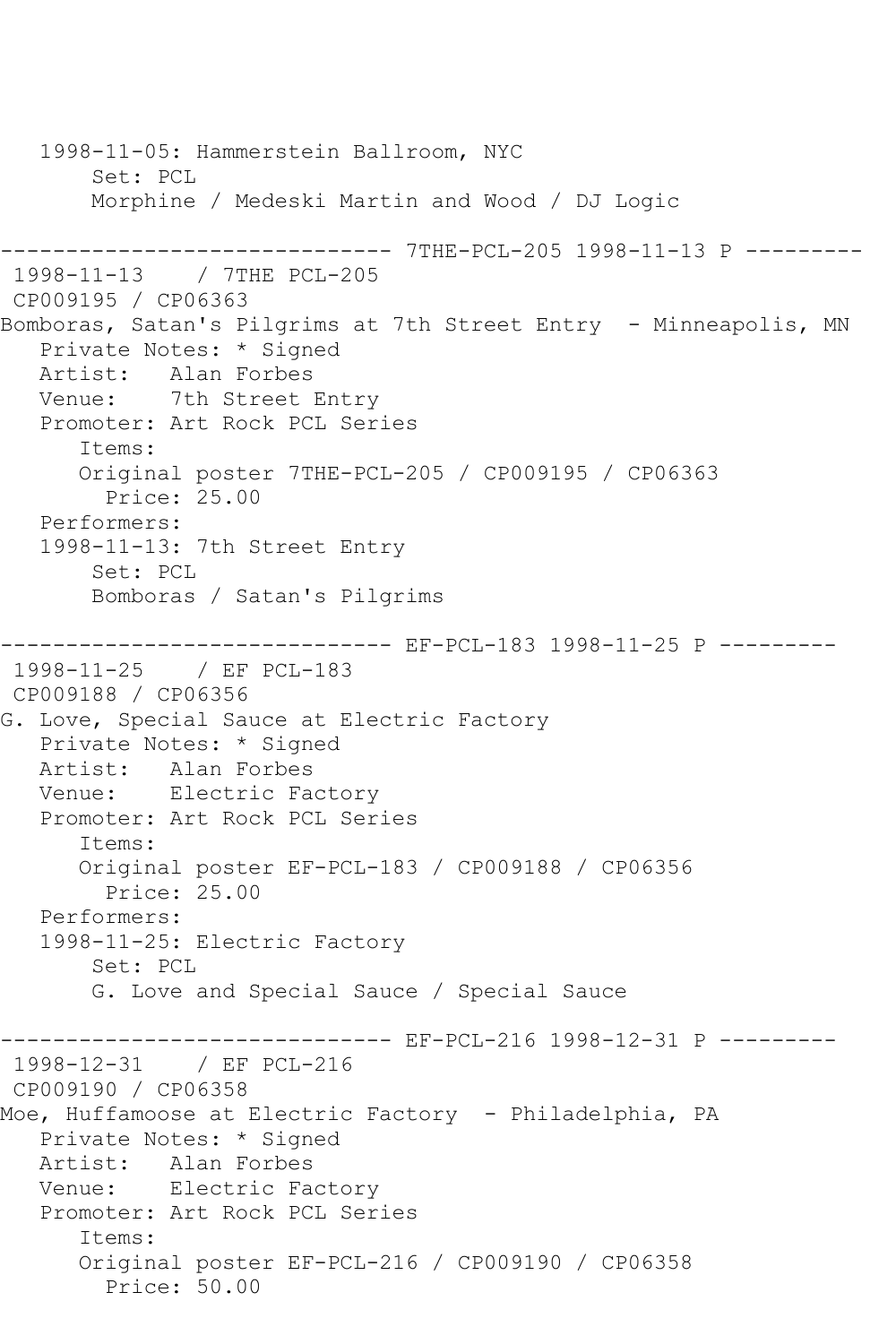```
 Performers:
   1998-12-31: Electric Factory
        Electric Factory
        Set: PCL
        Moe / Huffamoose / Fathead
------------------------------ CIH-PCL-217 1998-12-31 P ---------
1998-12-31 / CIH PCL-217
CP009189 / CP06357
Dictators, Fleshtones at Coney Island High - New York, NY
   Private Notes: * Signed
   Artist: Alan Forbes
   Venue: Coney Island High
   Promoter: Art Rock PCL Series
       Items:
       Original poster CIH-PCL-217 / CP009189 / CP06357
   Performers:
   1998-12-31: Coney Island High
        Set: PCL
        Dictators / Fleshtones / Ton Ups / Kowalskis / Real Kids / 
Prissteens / Demon Speed
------------------------------ 1998-zz-zz P ---------
1998-zz-zz / 
CP060743 / CP060743
Prodigy
   Artist: Alan Forbes
       Items:
      Original poster / CP060743 / CP060743 (9-1/8 x 13-1/4)
   Performers:
   1998-zz-zz: Prodigy
------------------------------ SFAL 1999-02-00 P-1 ---------
1999-02-00 / SFAL 
CP003272 / AF199902
San Francisco Art Lab, Grand Opening
   Artist: Alan Forbes
   Venue: San Francisco Art Lab
      Items:
       Original poster SFAL Edition 1 / CP003272 / AF199902
   Performers:
   1999-02-00: San Francisco Art Lab
                     ------------------------------ 1999-03-05 P ---------
1999-03-05 / 
CP700315 / CP700315
```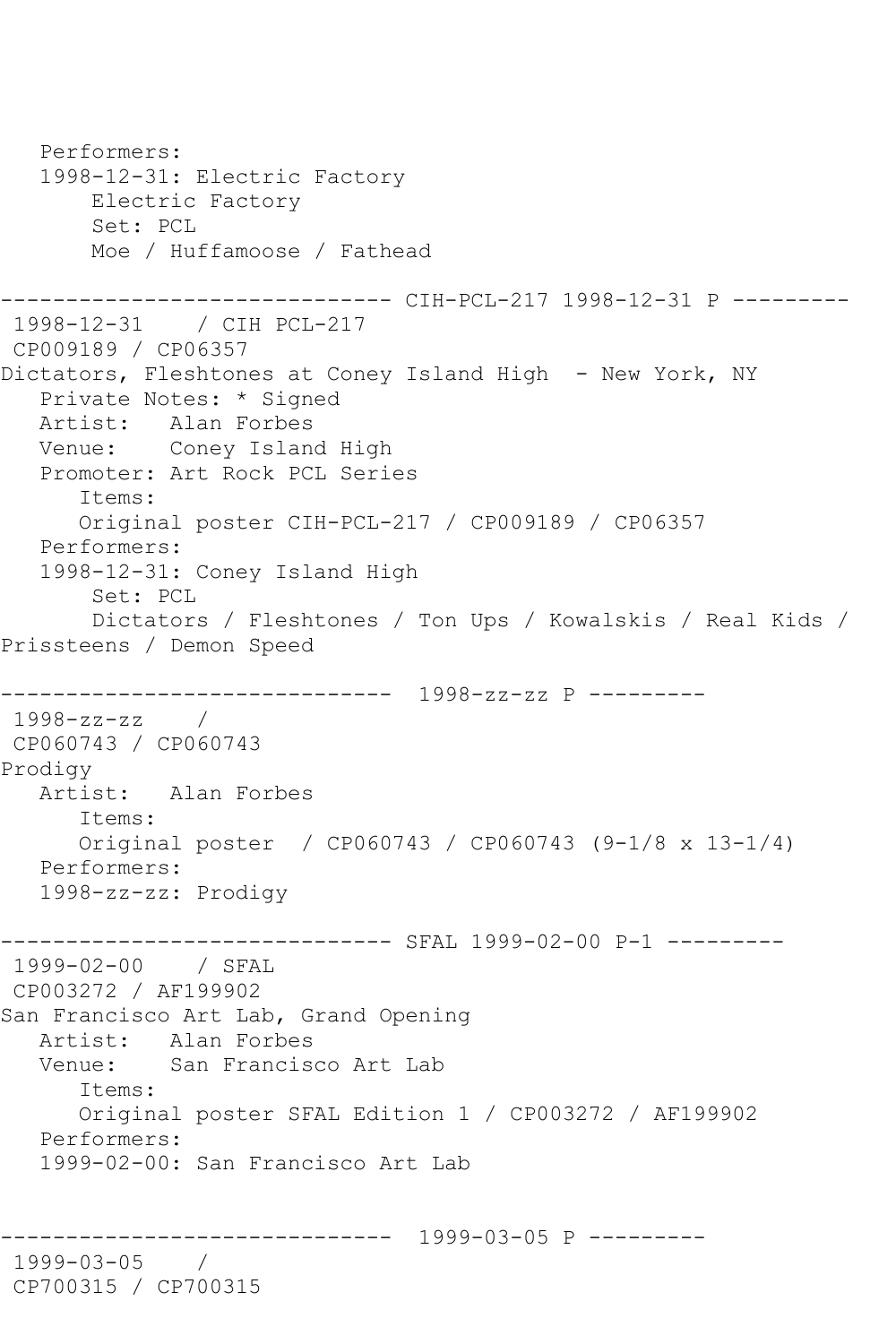Black Crowes at Electric Factory [Philadelphia, PA] Notes: Limited Edition of 1000 This item appears in the book 'The Art of Modern Rock' as AMR # 052.5<br>: Artist Alan Forbes Venue: Electric Factory Items: Original poster / CP700315 / CP700315 (14 x 22) Performers: 1999-03-05 1999-03-06: Electric Factory Black Crowes ------------------------------ PAR 1999-03-12 P-1 --------- 1999-03-12 / PAR CP005734 / CP00983 Wayne Kramer, Streetwalkin Cheetahs at Paradise Lounge, San Francisco Notes: 4-color silkscreen, printed by S.F. Art Lab, signed edition of 400, co-publihsed by Grimshaw and Alan Forbes. Private Notes: Grimshaw Artist: Gary Grimshaw Venue: Paradise Lounge and Transmission Theater Items: Original poster PAR Edition 1 / CP005734 / CP00983 (15 x 26) Price: 35.00 Original poster PAR Edition 1 / CP008042 / CP03287 Original poster PAR Edition 1 / CP005728 / CP00977 Handbill PAR Edition 1 / CP007974 / CP03218 (3-7/8 x 6-7/8) Price: 10.00 PAR / CP003275 / AF19990312 PAR / CP014109 / MAH235 Performers: 1999-03-12: Paradise Lounge and Transmission Theater Wayne Kramer / Streetwalkin Cheetahs / Bellrays / Amanita ------------------------------ 1999-03-20 P-1 --------- 1999-03-20 / CP003277 / AF19990320 Tease-O-Rama Artist: Alan Forbes Items: Original poster Edition 1 / CP003277 / AF19990320 Performers: 1999-03-20: ------------------------------ MAR-MAR-EX 1999-03-27 P-1 ---------

1999-03-27 / MAR MAR-EX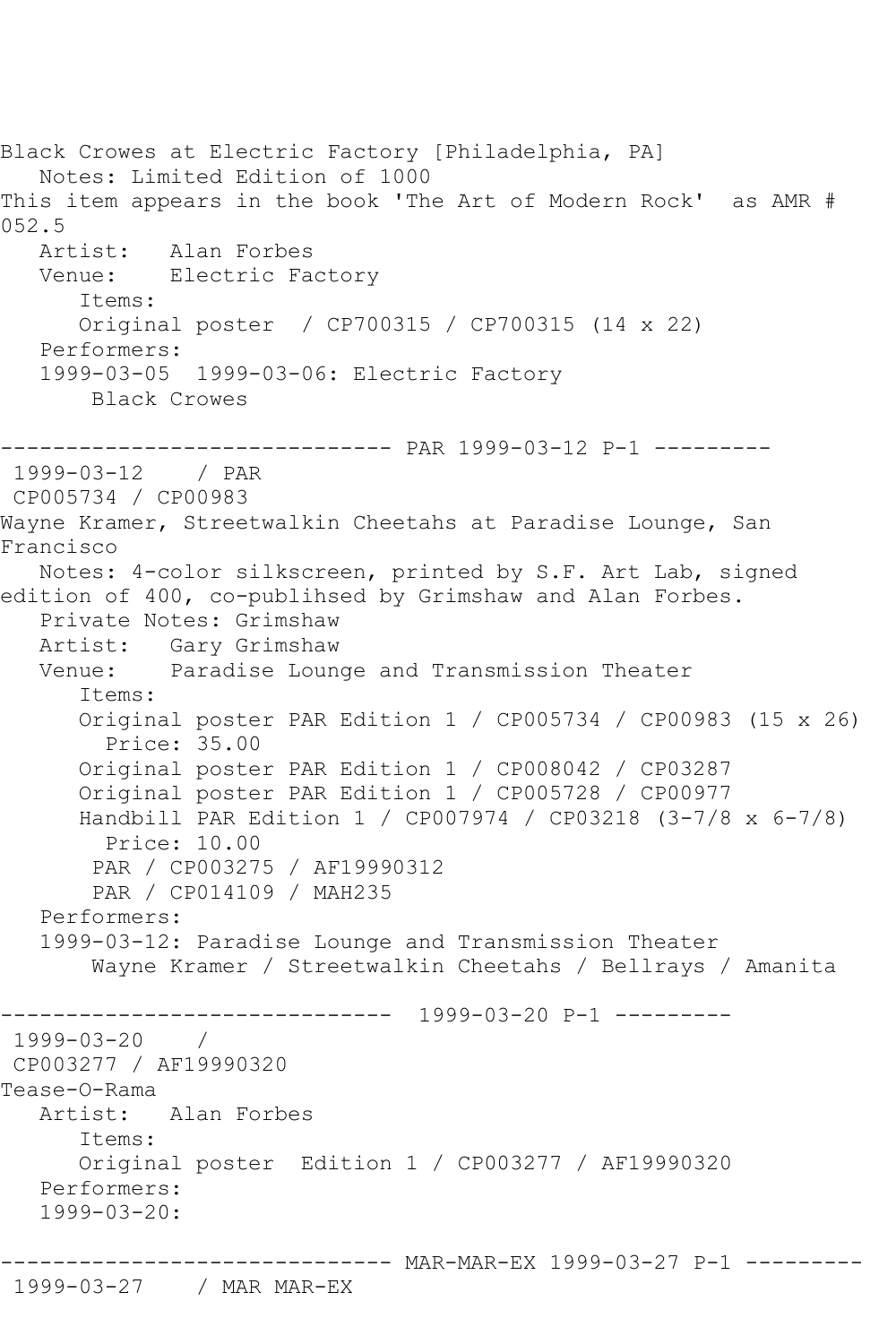CP003278 / AF19990327 The Ventures at Maritime Hall Artist: Alan Forbes Venue: Maritime Hall Items: Original poster MAR-MAR-EX Edition 1 / CP003278 / AF19990327 MAR-MAR-EX / NONE / AF1999032 Performers: 1999-03-27: Maritime Hall Ventures / Mermen ------------------------------ 1999-03-28 P --------- 1999-03-28 / CP700810 / CP700810 Hot Dogs and Hot Rods at Bottom of the Hill - San Francisco, CA Notes: Limited Edition of 200 This item appears in the book 'The Art of Modern Rock' as AMR # 189.4<br>Artist: Alan Forbes Venue: Bottom of the Hill Items: Original poster / CP700810 / CP700810 (22-1/2 x 14) Performers: 1999-03-28: Bottom of the Hill Rockin Lloyd Trip / His Zip Guns / Stillman / Gerald and his Lariats ------------------------------ 1999-04-27 P --------- 1999-04-27 / CP010635 Queens of the Stoneage Artist: Alan Forbes Items: Original poster / CP010635 Performers: 1999-04-27: ------------------------------ 1999-04-27 P --------- 1999-04-27 / CP010635 / CS06672 Queens of the Stone Age, Clone at Slim's Notes: This item appears in the book 'The Art of Modern Rock' as AMR # 053.2 Artist: Alan Forbes<br>Venue: Slim's Venue: Items: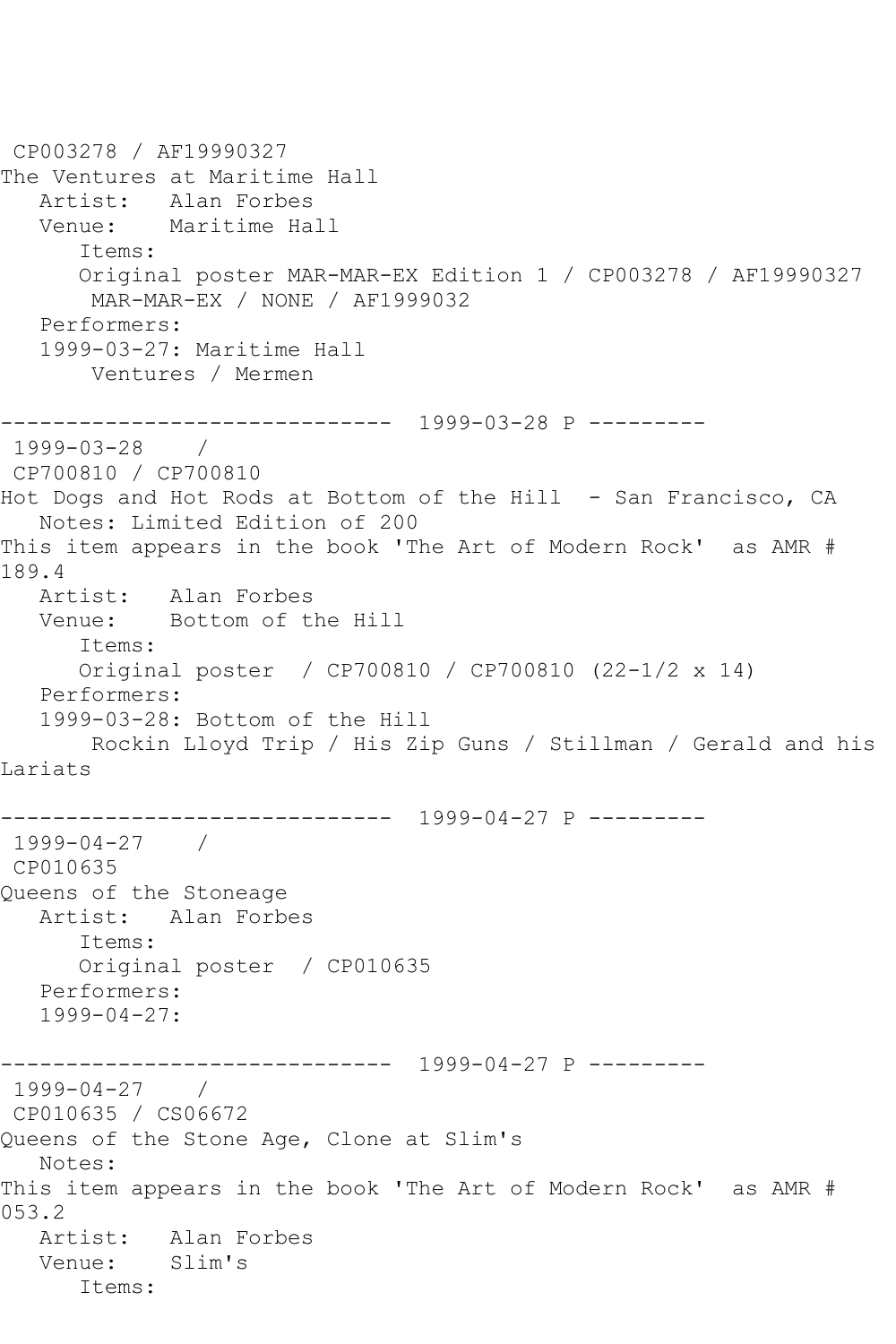Original poster / CP010635 / CS06672 Original poster / CP700317 / CP700317 (19 x 25) / Performers: 1999-04-27: Slim's Queens of the Stone Age / Clone ------------------------------ BOH 1999-05-15 P-1 --------- 1999-05-15 / BOH CP003281 / AF19990515 Dictators at Bottom of the Hill - San Francisco, CA Artist: Alan Forbes<br>Venue: Bottom of tl Bottom of the Hill Items: Original poster BOH Edition 1 / CP003281 / AF19990515 Performers: 1999-05-15: Bottom of the Hill Dictators ------------------------------ BOH 1999-05-19 P-1 --------- 1999-05-19 / BOH CP003282 / AF19990519 Gril Trouble at Bottom of the Hill - San Francisco, CA Artist: Alan Forbes Venue: Bottom of the Hill Items: Original poster BOH Edition 1 / CP003282 / AF19990519 BOH / NONE / AF1999051 Performers: 1999-05-19: Bottom of the Hill Gril Trouble ------------------------------ SHOX 1999-05-27 P-1 --------- 1999-05-27 / SHOX CP003284 / AF19990527 Hellacopters at Showbox Artist: Alan Forbes Venue: Showbox Items: Original poster SHOX Edition 1 / CP003284 / AF19990527 SHOX / NONE / AF1999052 Performers: 1999-05-27: Showbox Hellacopters ------------------------------ SLI 1999-05-28 P-1 ---------

```
1999-05-28 / SLI
```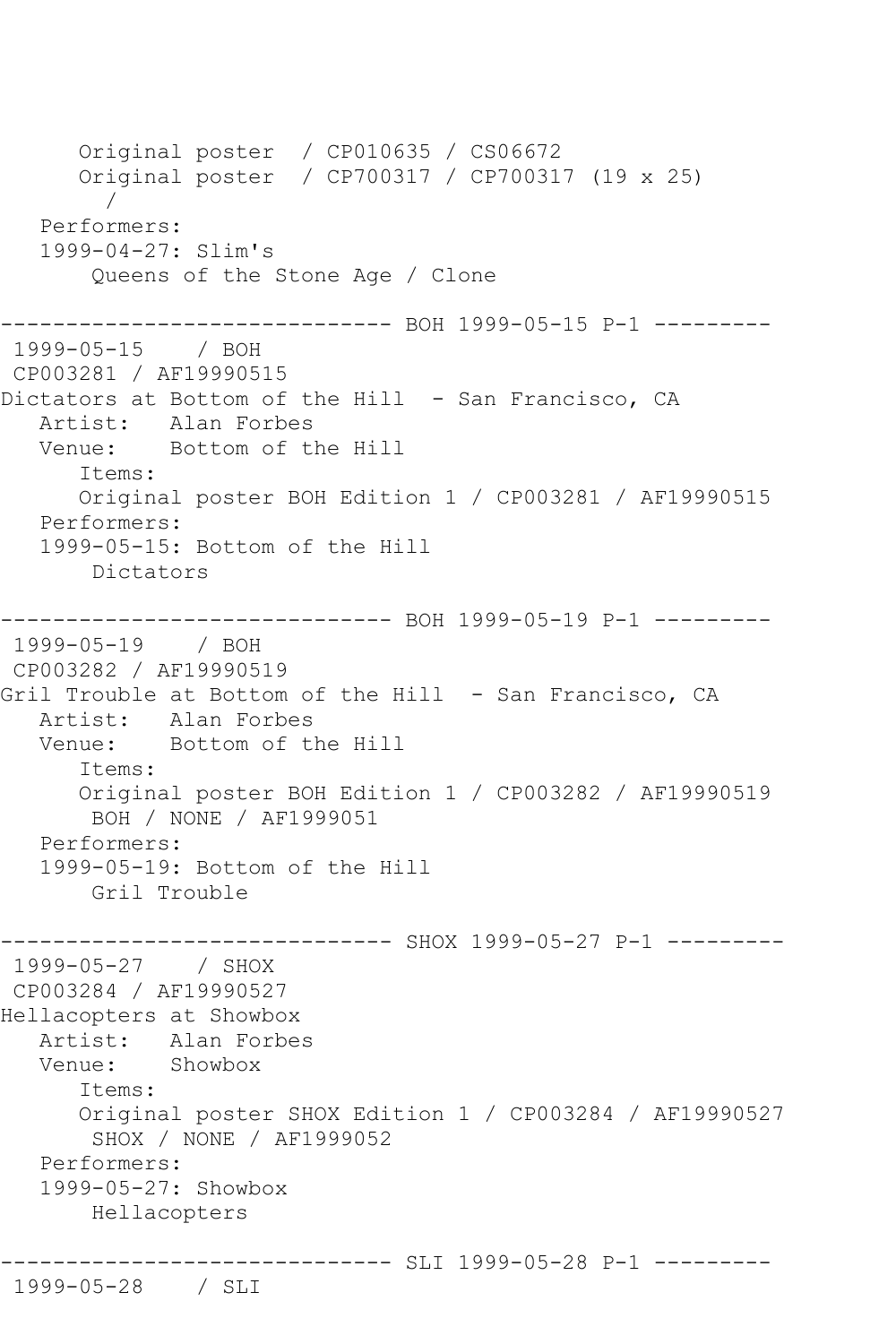CP003285 / AF19990528 Tiget Army, Creeps On Candy at Slim's - San Francisco, CA Artist: Alan Forbes Venue: Slims, S.F. Items: Original poster SLI Edition 1 / CP003285 / AF19990528 Performers: 1999-05-28: Slims, S.F. Tiget Army / Creeps On Candy / Heckle / Criminals / F Minus ------------------------------ BIM 1999-06-09 P --------- 1999-06-09 / BIM CP010512 / CS06549 Thee Headcoats, Bomboras at Bimbo's 365 Club - San Francisco, CA Artist: Alan Forbes Venue: Bimbo's 365 Club Promoter: Firehouse Items: Original poster BIM / CP010512 / CS06549 Performers: 1999-06-09: Bimbo's 365 Club Thee Headcoats / Bomboras / Headcoats ------------------------------ BOH 1999-06-11 P-1 --------- 1999-06-11 / BOH CP003287 / AF19990611 Zen Guerilla at Bottom of the Hill - San Francisco, CA Artist: Alan Forbes Venue: Bottom of the Hill Items: Original poster BOH Edition 1 / CP003287 / AF19990611 BOH / NONE / AF1999061 Performers: 1999-06-11: Bottom of the Hill Zen Guerilla ------------------------------ BOH 1999-06-11 P --------- 1999-06-11 / BOH CP010811 / CS06848 Zen Guerilla, Quadrajets at Bottom of the Hill - San Francisco, CA Artist: Alan Forbes Venue: Bottom of the Hill Items: Original poster BOH / CP010811 / CS06848 Performers: 1999-06-11: Bottom of the Hill Zen Guerilla / Quadrajets / Fireballs of Freedom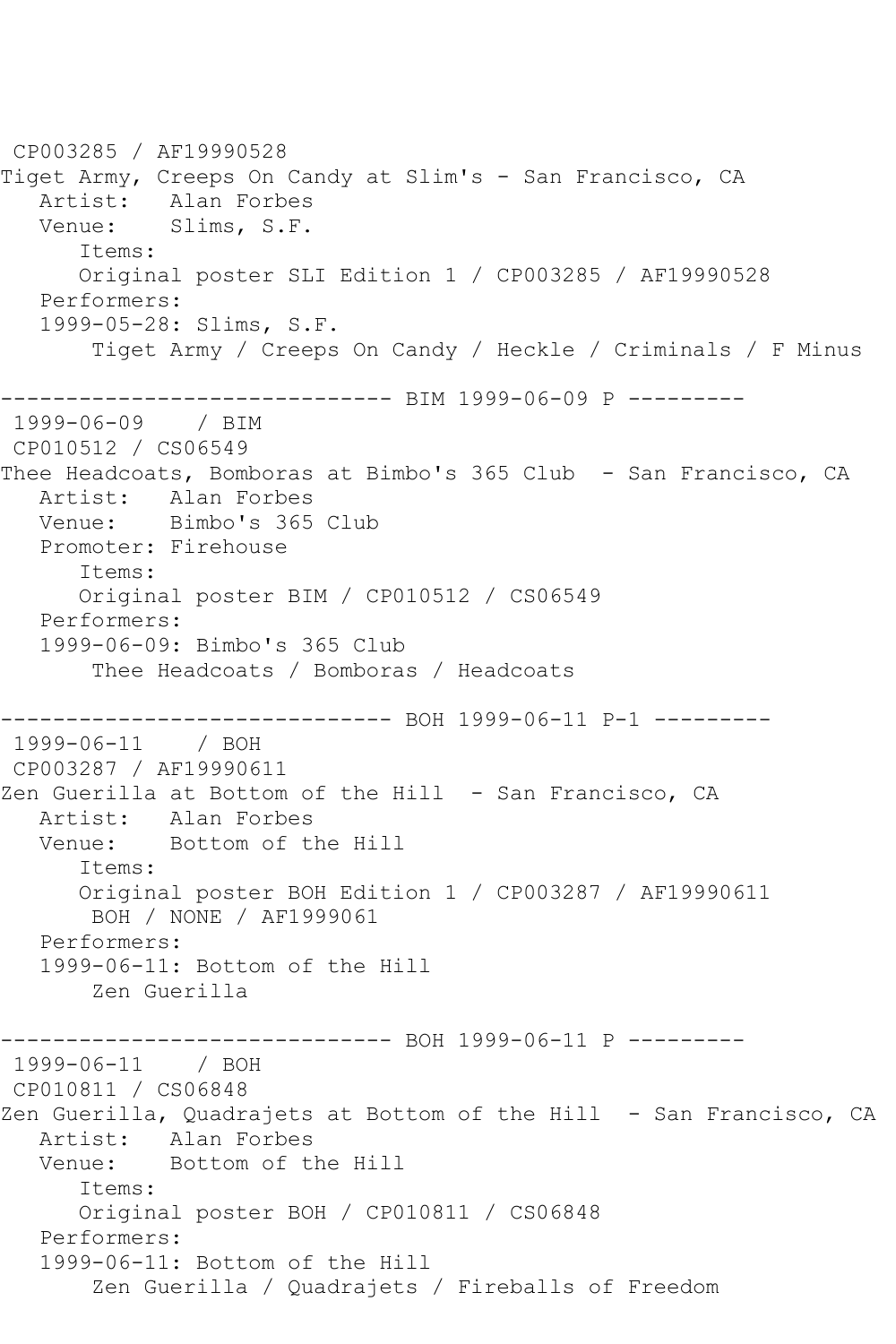------------------------------ 1999-06-13 P --------- 1999-06-13 / CP010775 / CS06812 Tibetan Freedom Concert 1999 Blacalicious, Celebite Rifles at Sydney Showground, Sydney Artist: Alan Forbes Venue: Sydney Showgrounds Items: Original poster / CP010775 / CS06812 Performers: 1999-06-13: Sydney Showgrounds Blacalicious / Celebite Rifles / Not From There / Avalanches / Living End / Spiderbait / Eskimo Joe / BIS / Neil Finn / Regurgitator / Trans Am / Mavis's / You Am I / Gerling / Jebediah / Garpa ------------------------------ BOH 1999-06-19 P-1 --------- 1999-06-19 / BOH CP003288 / AF19990619 Phantom Surfers at Bottom of the Hill - San Francisco, CA Artist: Alan Forbes Venue: Bottom of the Hill Items: Original poster BOH Edition 1 / CP003288 / AF19990619 Performers: 1999-06-19: Bottom of the Hill Phantom Surfers ------------------------------ CVW 1999-07-16 P-1 --------- 1999-07-16 / CVW CP003290 / AF19990716 Bomboras at Covered Wagon Saloon - San Francisco, CA Artist: Alan Forbes Venue: Covered Wagon Saloon Items: Original poster CVW Edition 1 / CP003290 / AF19990716 CVW / NONE / AF1999071 Performers: 1999-07-16: Covered Wagon Saloon Bomboras ------------------------------ BOH 1999-07-25 P-1 --------- 1999-07-25 / BOH CP003293 / AF19990725A Hot Dogs and Hot Rods at Bottom of the Hill - San Francisco, CA Artist: Alan Forbes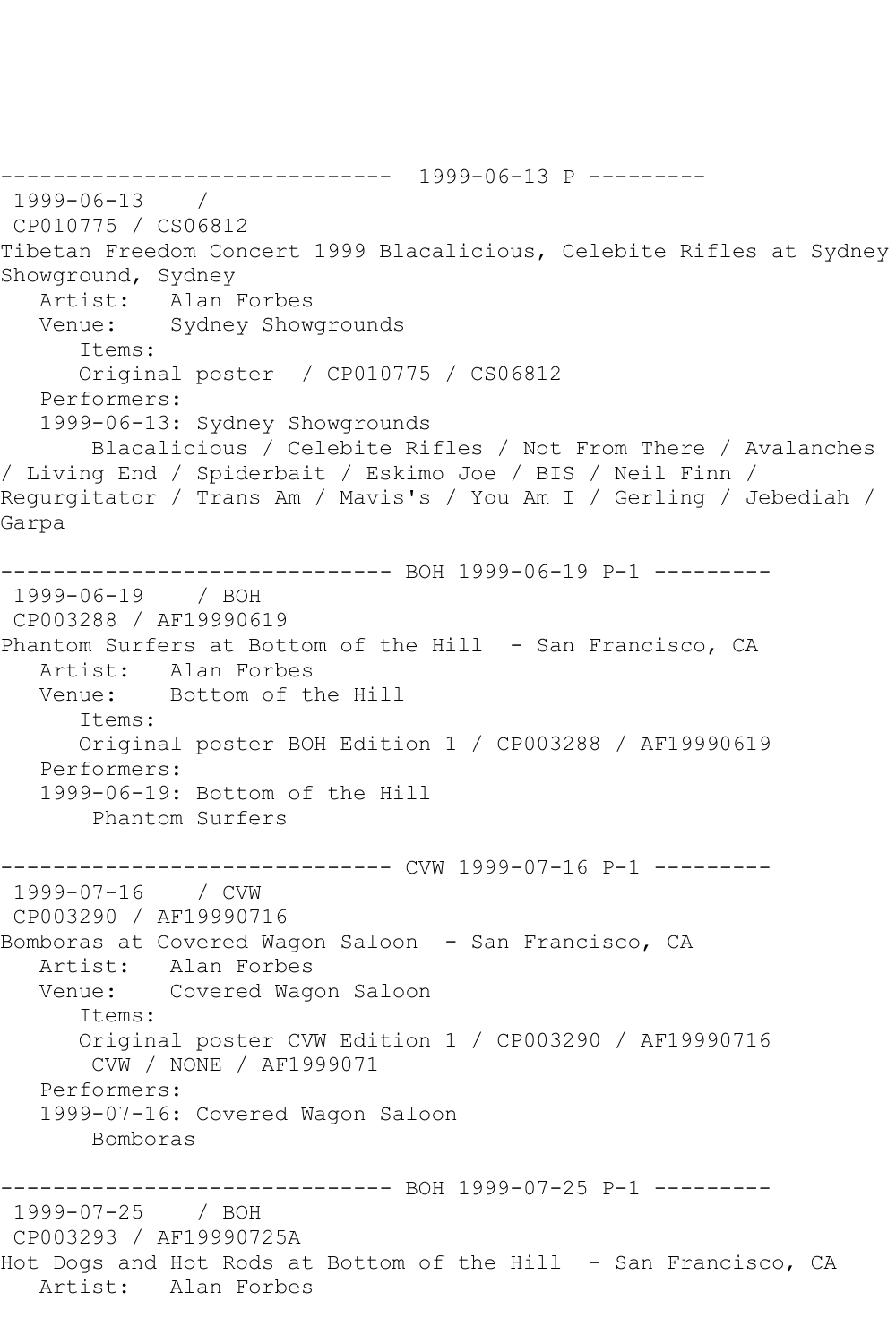Venue: Bottom of the Hill Items: Original poster BOH Edition 1 / CP003293 / AF19990725A BOH / NONE / AF1999072 Performers: 1999-07-25: Bottom of the Hill Hot Dogs and Hot Rods ------------------------------ 1999-07-25 P-1 --------- 1999-07-25 / CP003292 / AF19990725 Quintron at Encounter@Lax Artist: Alan Forbes Venue: Encounter@Lax Items: Original poster Edition 1 / CP003292 / AF19990725 Performers: 1999-07-25: Encounter@Lax Quintron ------------------------------ BBT 1999-07-30 P-1 --------- 1999-07-30 / BBT CP003296 / AF19990730A Electric Frankenstein, Dwarves at Bluebird Theater - Denver, CO Artist: Alan Forbes<br>Venue: Bluebird The Bluebird Theater Items: Original poster BBT Edition 1 / CP003296 / AF19990730A BBT / NONE / AF1999073 Performers: 1999-07-30: Bluebird Theater Electric Frankenstein / Dwarves ------------------------------ BOH 1999-07-30 P-1 --------- 1999-07-30 / BOH CP003295 / AF19990730 Makers at Bottom of the Hill - San Francisco, CA Artist: Alan Forbes Venue: Bottom of the Hill Items: Original poster BOH Edition 1 / CP003295 / AF19990730 Performers: 1999-07-30: Bottom of the Hill Makers ------------------------------ METR 1999-08-30 P-1 ---------

1999-08-30 / METR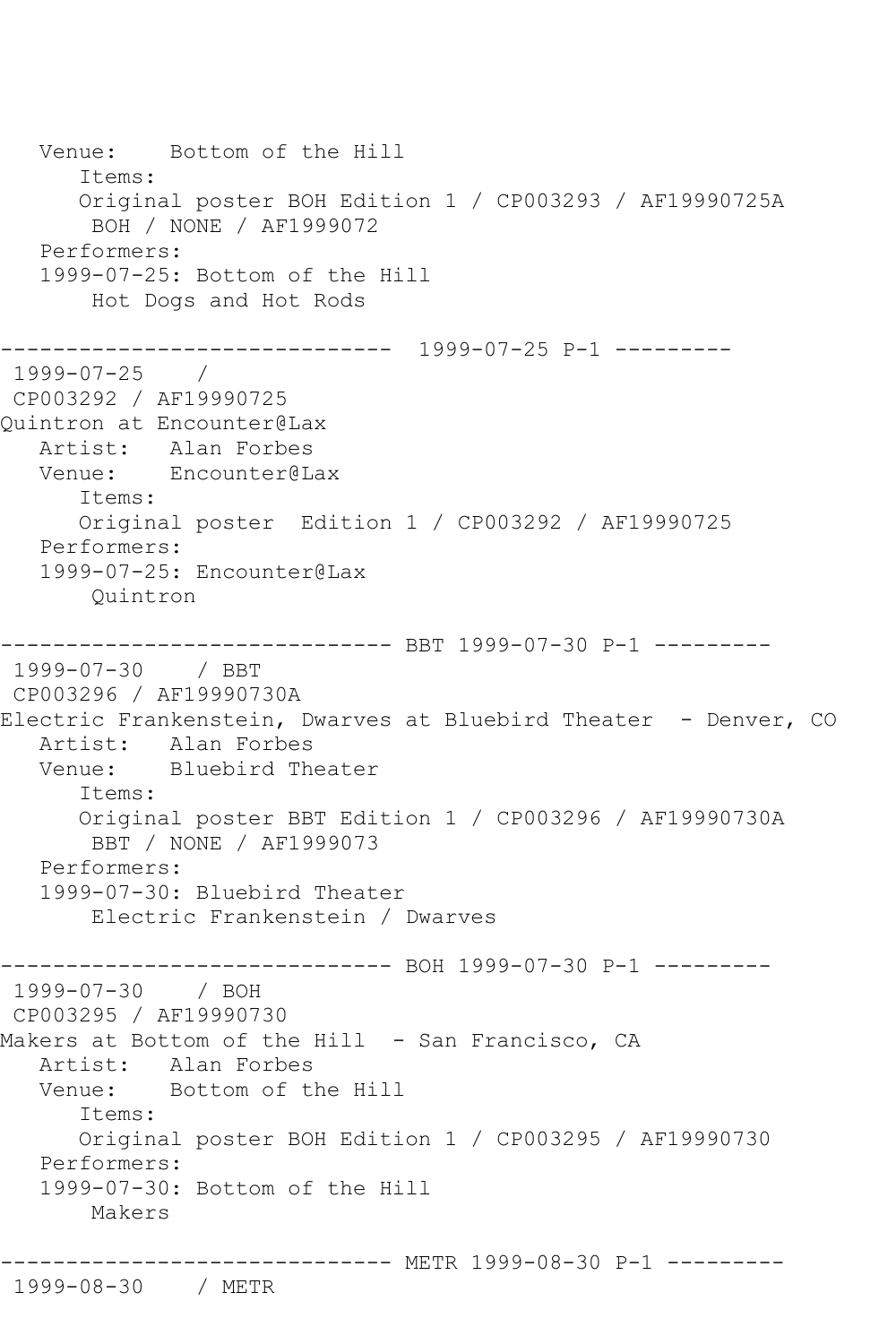CP003299 / AF19990830 Queens of the Stone Age at Metro - Boston, MA Artist: Alan Forbes Venue: Metro Items: Original poster METR Edition 1 / CP003299 / AF19990830 METR / NONE / AF1999083 Performers: 1999-08-30: Metro Queens of the Stone Age ------------------------------ MJAN 1999-082 P-1 --------- 1999-082 / MJAN CP003297 / AF1999082 Lord High Fixers at Mary Janes - Houston, TX Artist: Alan Forbes Venue: Mary Jane's Items: Original poster MJAN Edition 1 / CP003297 / AF1999082 Performers: 1999-082: Mary Jane's Lord High Fixers ------------------------------ 1999-09-17 P --------- 1999-09-17 / CP700316 / CP700316 Coal Chamber, Machine at Electric Factory [Philadelphia, PA] Notes: Signed Limited Edition of 350 This item appears in the book 'The Art of Modern Rock' as AMR # 053 Artist: Alan Forbes Venue: Electric Factory Items: Original poster / CP700316 / CP700316 (14 x 22) Performers: 1999-09-17: Electric Factory Coal Chamber / Machine / Slipknot / Head Plus One ------------ DRAG-PCL-220 1999-11-03 P ---------1999-11-03 / DRAG PCL-220 CP009197 / CP06365 Backyard Babies at Dragonfly - Los Angeles, CA Private Notes: \* Signed Artist: Alan Forbes Venue: Dragonfly, Hollywood, CA Promoter: Art Rock PCL Series Items: Original poster DRAG-PCL-220 / CP009197 / CP06365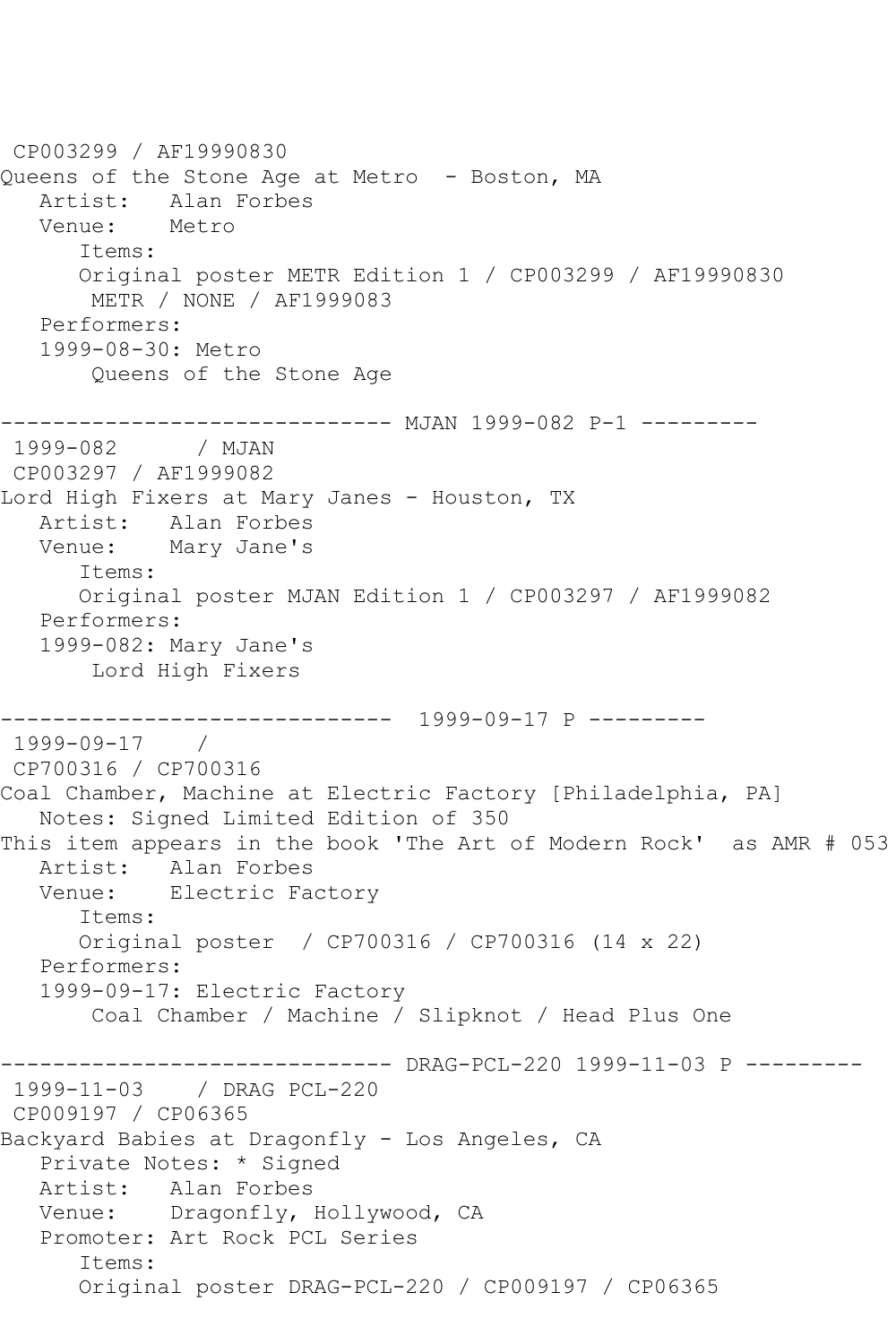Price: 25.00 Performers: 1999-11-03: Dragonfly, Hollywood, CA Set: PCL Backyard Babies ------------------------------ MS-PCL-222 1999-11-13 P --------- 1999-11-13 / MS PCL-222 CP009198 / CP06366 Dictators, Lovemasters at Magic Stick - Detroit, MI Notes: This item appears in the book 'The Art of Modern Rock' as AMR # 053.5 Private Notes: \* Signed Artist: Alan Forbes Venue: Magic Stick Promoter: Art Rock PCL Series Items: Original poster MS-PCL-222 / CP009198 / CP06366 Price: 25.00 Performers: 1999-11-13: Magic Stick Set: PCL Dictators / Lovemasters / Bump 'n' Uglies / Clone Defects ------------------------------ KNIT-PCL-221 1999-11-22 P --------- 1999-11-22 / KNIT PCL-221 CP009199 / CP06367 Andre Williams, The Sadies at Knitting Factory Private Notes: \* Signed Artist: Alan Forbes Venue: Knitting Factory Promoter: Art Rock PCL Series Items: Original poster KNIT-PCL-221 / CP009199 / CP06367 Price: 25.00 Performers: 1999-11-22: Knitting Factory Set: PCL Andre Williams / Sadies / Quintron / Miss Pussycat 1999-11-23: Pat's in the Flat 1999-11-24: Magic Stick ------------------------------ SLI-PCL-224 1999-12-04 P ---------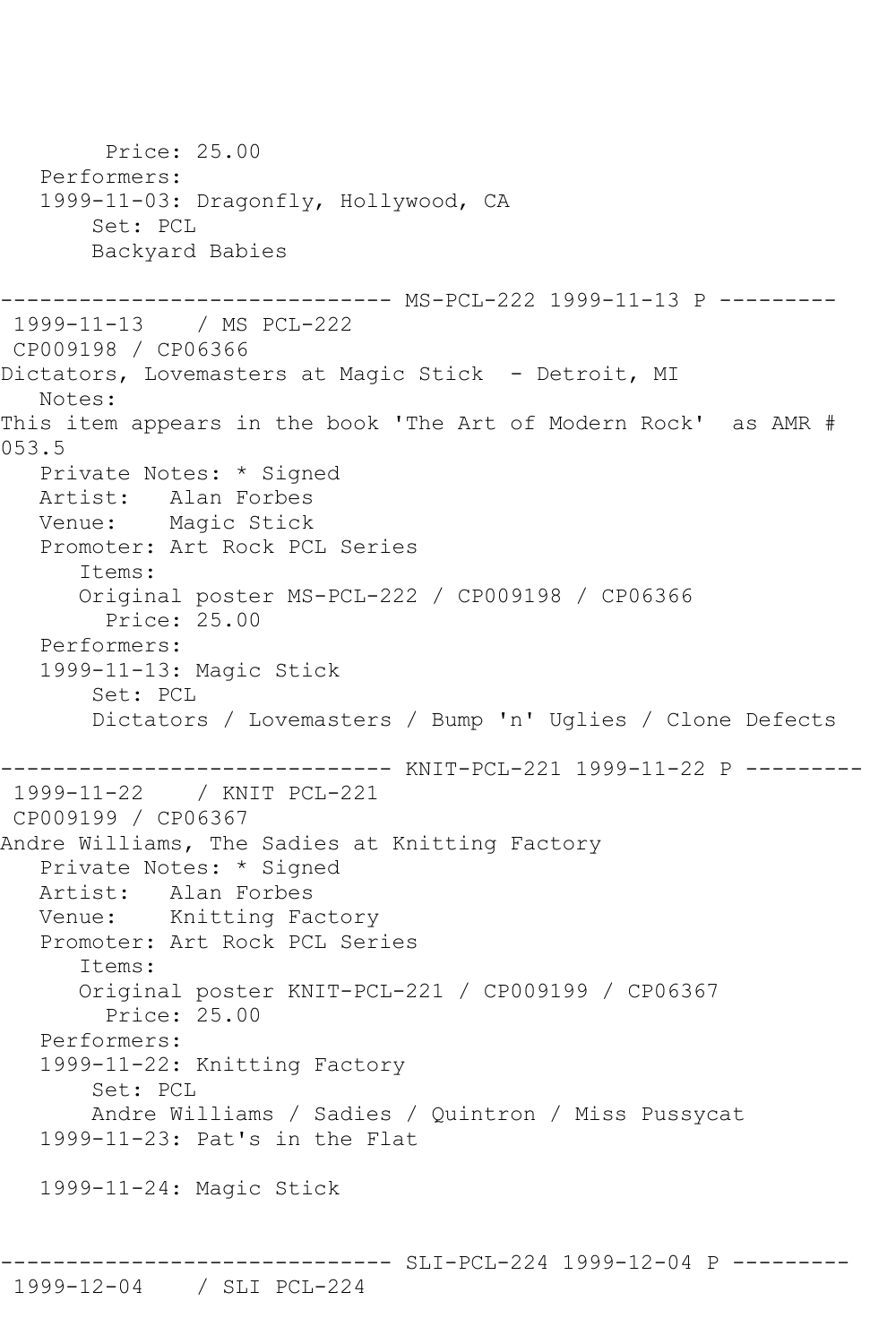```
CP009214 / CP06382
Supersuckers, Hellacopters
    Private Notes: * Signed
  Artist: Alan Forbes<br>Venue: Slims, S.F.
            Slims, S.F.
    Promoter: Art Rock PCL Series
       Items:
       Original poster SLI-PCL-224 / CP009214 / CP06382
         Price: 25.00
   Performers:
    1999-12-04 1999-12-05: Slims, S.F.
        Set: PCL
        Supersuckers / Hellacopters / Zen Guerilla
      ------------------------------ BKR-PCL-213 1999-12-11 P ---------
1999-12-11 / BKR PCL-213
CP009192 / CP06360
Gril Trouble, Famous Monsters
   Private Notes: * Signed
   Artist: Alan Forbes
   Venue: Breakroom
   Promoter: Art Rock PCL Series
       Items:
       Original poster BKR-PCL-213 / CP009192 / CP06360
         Price: 25.00
   Performers:
    1999-12-11: Breakroom
        Set: PCL
        Gril Trouble / Famous Monsters / Wire Taps
       ------------------------------ EMP-PCL-214 1999-12-11 P ---------
1999-12-11 / EMP PCL-214
CP009191 / CP06359
New Bomb Turks, Hellacopters at Empty Bottle - Chicago, IL
   Private Notes: * Signed
   Artist: Alan Forbes
   Venue: Empty Bottle
    Promoter: Art Rock PCL Series
       Items:
       Original poster EMP-PCL-214 / CP009191 / CP06359
         Price: 25.00
    Performers:
    1999-12-11: Empty Bottle
        Empty Bottle
        Set: PCL
        New Bomb Turks / Hellacopters / Quadrajets
```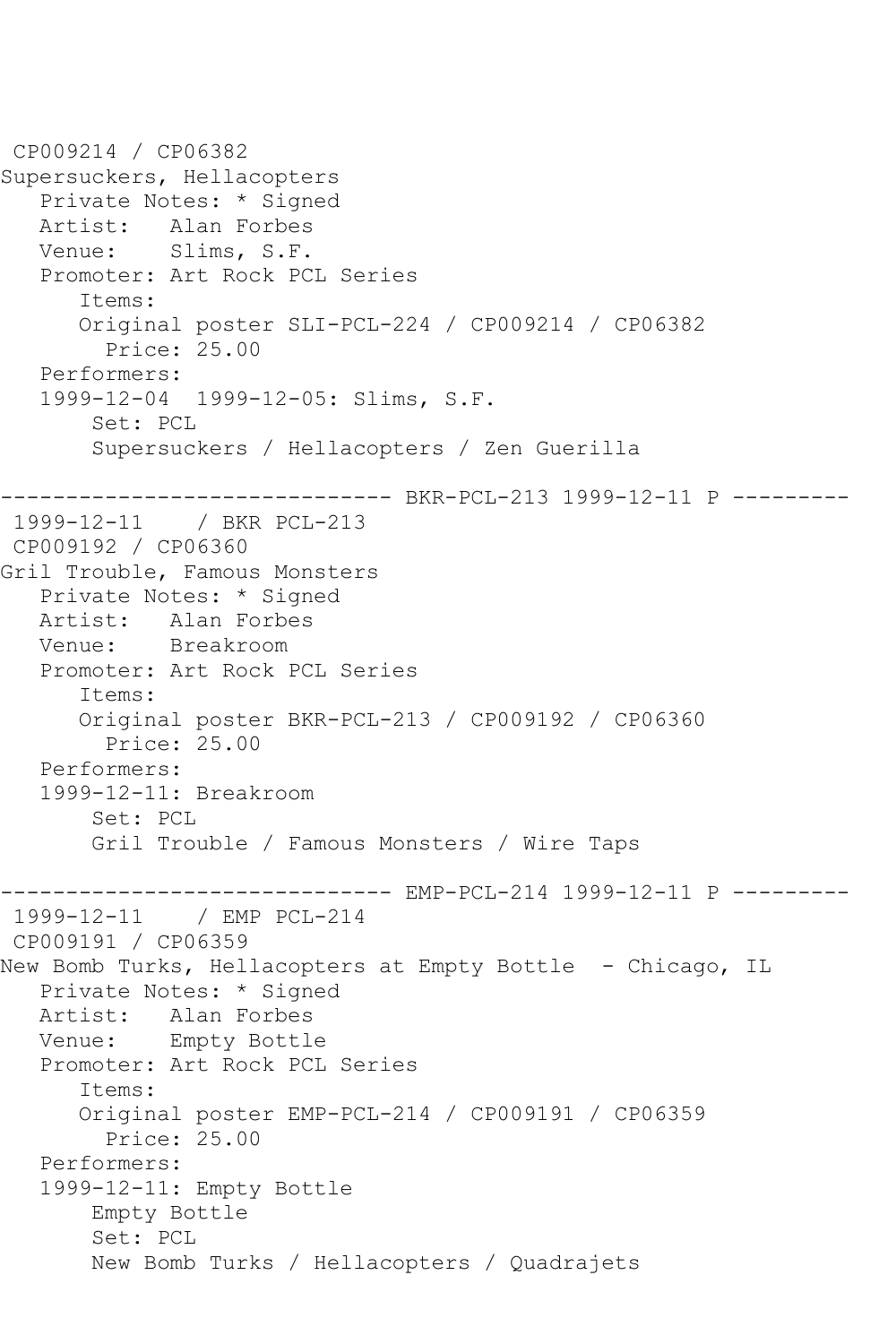------------------------------ BOH-PCL-225 1999-12-11 P ---------  $/$  BOH PCL-225 CP009213 / CP06381 Bellrays, 440 Six Pack at Bottom of the Hill - San Francisco, CA Private Notes: \* Signed<br>Artist: Alan Forbes Alan Forbes Venue: Bottom of the Hill Promoter: Art Rock PCL Series Items: Original poster BOH-PCL-225 / CP009213 / CP06381 Price: 25.00 Performers: 1999-12-11: Bottom of the Hill Set: PCL Bellrays / 440 Six-Pack / Rikki ------------------------------ KPPC 19zz-05-30 P-1 --------- 19zz-05-30 / KPPC CP003893 / BM037 Turn On to the Cream at KPPC FM Notes: This is a thin stock, small poster (or large flyer), on thin pulpy newsprint-like stock], announcing 9 Hawaiian concerts, [part of the "Show of Stars" series of concerts in Hawaii] by BRENDA LEE , CHUBBY CHECKER, Gary Miles, The Casuals & Bob Beckham. 11/30/60 in Maui, 2 shows at the Baldwin Aud., then, 12/1 matinee in Honakaa, and evening show at the Hilo Civic Aud., both on the Big Island, 12/2 early show at Schofield Barracks & late show at the Honolulu Civic Aud., and on 12/3.. (3) shows at the Honolulu Civic Aud.. A lot of work for a girl of 16! The artwork on this piece features 5 earlier boxing style posters for 1959 & 1960 concerts. These in themselves are fascinating. Probably some pretty rare posters. There are many quotes from reviewers, and mention is made of her recent big TV appearances on the Steve Allen Show & The Perry Como Show. She was big on the POP Charts at this point through the mid 60's then gradually became big in the COUNTRY Music scene [she's in the Country Music Hall of Fame]. -- J. Kastor Artist: Alan Forbes Venue: KPPC FM Items: Original poster KPPC Edition 1 / CP003893 / BM037 Original poster KPPC Edition 1 / CP003893 / BM037 KPPC / KPPC / Performers: 1969-zz-zz: 1969-zz-zz: KPPC FM (not found)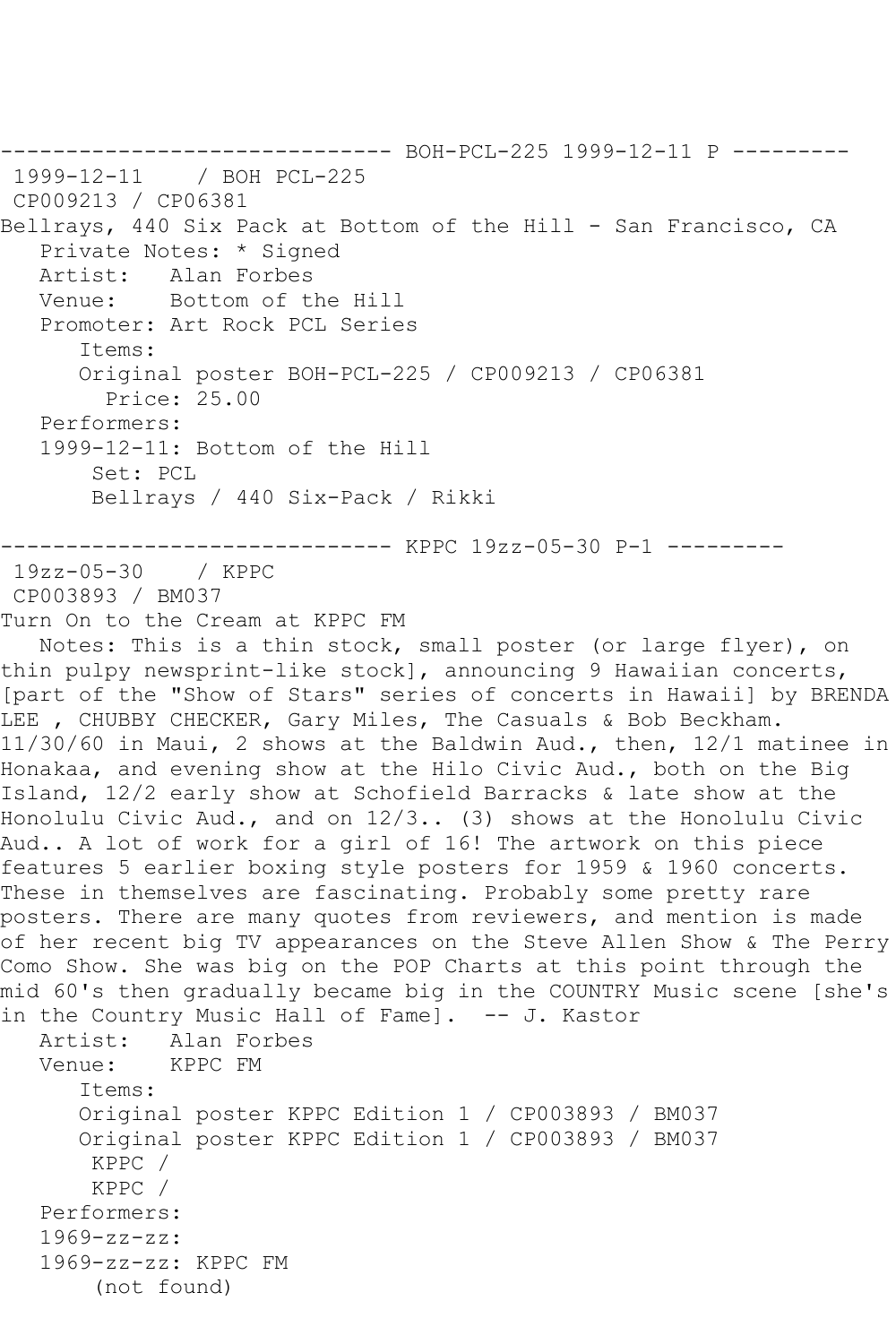------------------------------ 19zz-06-17 P-1 --------- 19zz-06-17 / CP019952 / XK021 All People at Earth Coffee House Artist: Alan Forbes<br>Venue: Earth Coffee Earth Coffee House Items: Original poster Edition 1 / CP019952 / XK021 Original poster Edition 1 / CP019952 / XK021 / / Performers: zzzz-zz-zz: zzzz-zz-zz: Earth Coffee House All People ------------------------------ KEYC 19zz-06-28 P-1 --------- 19zz-06-28 / KEYC CP017922 / MLDICK Andy Dick, Bitches of the Century at Key Club - Los Angeles, CA Artist: Alan Forbes Venue: Key Club Items: Original poster KEYC Edition 1 / CP017922 / MLDICK Original poster KEYC Edition 1 / CP017922 / MLDICK KEYC / KEYC / Performers: zzzz-zz-zz: zzzz-zz-zz: Key Club Andy Dick / Bitches of the Century ------------------------------ 19zz-10-00 P-1 --------- 19zz-10-00 / CP003303 / AFTOUR Quintron Famous Monsters October Tour Artist: Alan Forbes Items: Original poster Edition 1 / CP003303 / AFTOUR Performers: 19zz-10-00: Quintron ------------------------------ PCL-PCL-231 2000 P --------- 2000 / PCL PCL-231 CP009219 / CP06387 Frankenstein !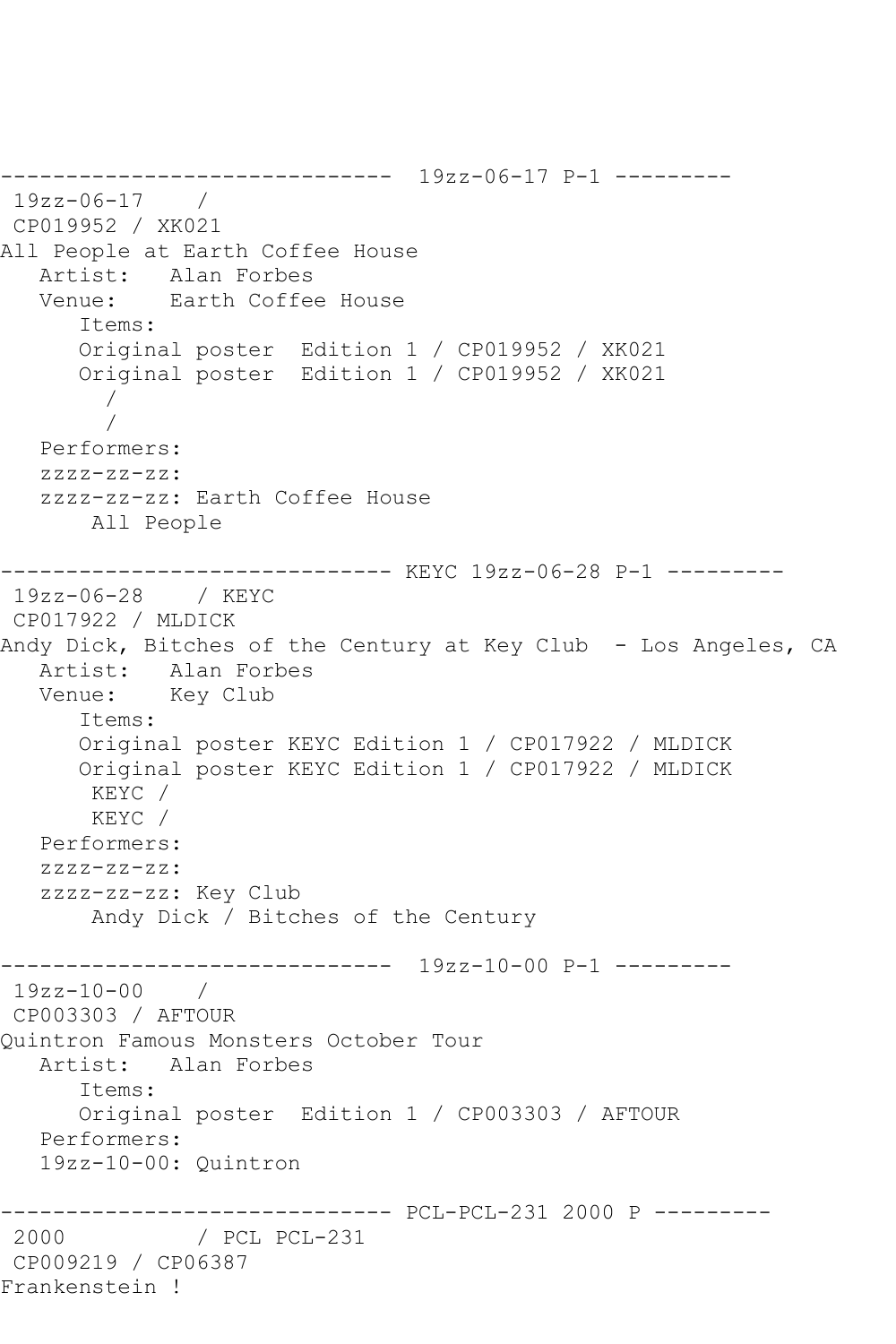Private Notes: \* Signed Artist: Alan Forbes Venue: Set: PCL Promoter: Art Rock PCL Series Items: Original poster PCL-PCL-231 / CP009219 / CP06387 Price: 100.00 Performers: 2000: Set: PCL Frankenstein ------------------------------ ANNI-PCL-227 2000-01-25 P --------- 2000-01-25 / ANNI PCL-227 CP009211 / CP06379 Anthrax, Fu Manchu at Annie's Private Notes: \* Signed Artist: Alan Forbes<br>Venue: Annie's Annie's Promoter: Art Rock PCL Series Items: Original poster ANNI-PCL-227 / CP009211 / CP06379 Price: 25.00 Performers: 2000-01-25: Annie's Set: PCL Anthrax / Fu Manchu ------------------------------ ANNI-PCL-226 2000-02-07 P --------- 2000-02-07 / ANNI PCL-226 CP009212 / CP06380 Cannibal Corpse, God Dethroned at Annie's Private Notes: \* Signed Artist: Alan Forbes<br>Venue: Annie's Annie's Promoter: Art Rock PCL Series Items: Original poster ANNI-PCL-226 / CP009212 / CP06380 Price: 50.00 Performers: 2000-02-07: Annie's Set: PCL Cannibal Corpse / God Dethroned / Diabolic / Hate Eternal -------- PATA-PCL-229 2000-03-03 P ---------2000-03-03 / PATA PCL-229 CP009209 / CP06377 Dead Bolt at Pata Place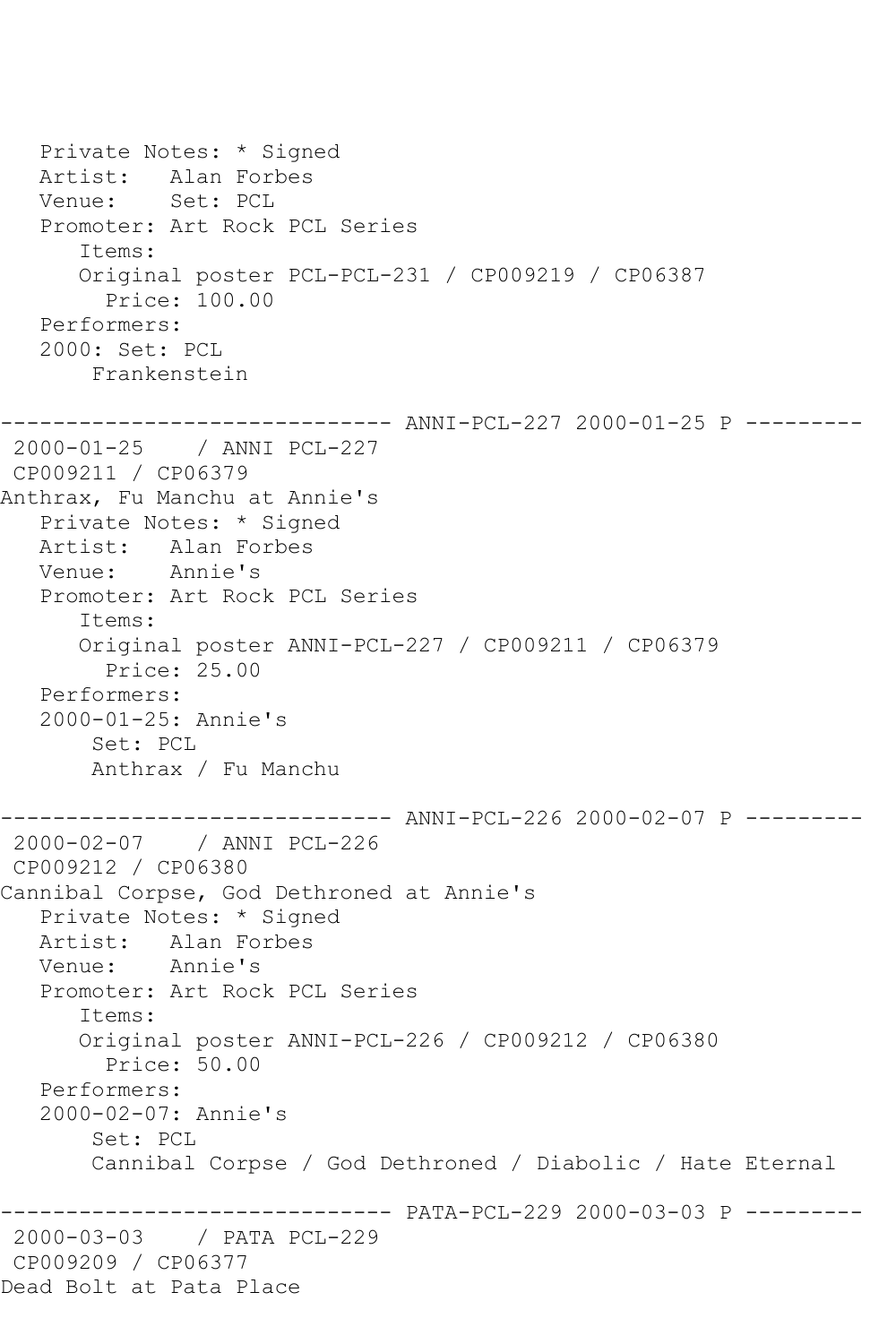```
 Notes: 
This item appears in the book 'The Art of Modern Rock' as AMR # 052
   Private Notes: * Signed
  Artist: Alan Forbes<br>Venue: Pata Place
            Pata Place
    Promoter: Art Rock PCL Series
       Items:
       Original poster PATA-PCL-229 / CP009209 / CP06377 (9-1/2 x 25)
         AORPlate: 052 
         Price: 75.00
    Performers:
    2000-03-03: Pata Place
        Set: PCL
        Dead Bolt
------------------------------ SHB-PCL-228 2000-03-25 P ---------
2000-03-25 / SHB PCL-228
CP009210 / CP06378
Guided By Voices at Southgate House Ballroom
    Private Notes: * Signed
   Artist: Alan Forbes
   Venue: Southgate House Ballroom
    Promoter: Thigmotrope
       Items:
       Original poster SHB-PCL-228 / CP009210 / CP06378
         Price: 25.00
   Performers:
    2000-03-25: Southgate House Ballroom
        Set: PCL
        Guided By Voices
         ------------------------------ LALZ-PCL-236 2000-05-05 P ---------
2000-05-05 / LALZ PCL-236
CP009217 / CP06385
Let the Good times Roll: New Works by Alan Forbes at LaLuz de jesus 
gallery
    Private Notes: * Signed
   Artist: Alan Forbes
   Venue: La Luz de Jesus Gallery
    Promoter: Art Rock PCL Series
       Items:
       Original poster LALZ-PCL-236 / CP009217 / CP06385
         Price: 25.00
    Performers:
    2000-05-05 2000-05-31: La Luz de Jesus Gallery
        Set: PCL
```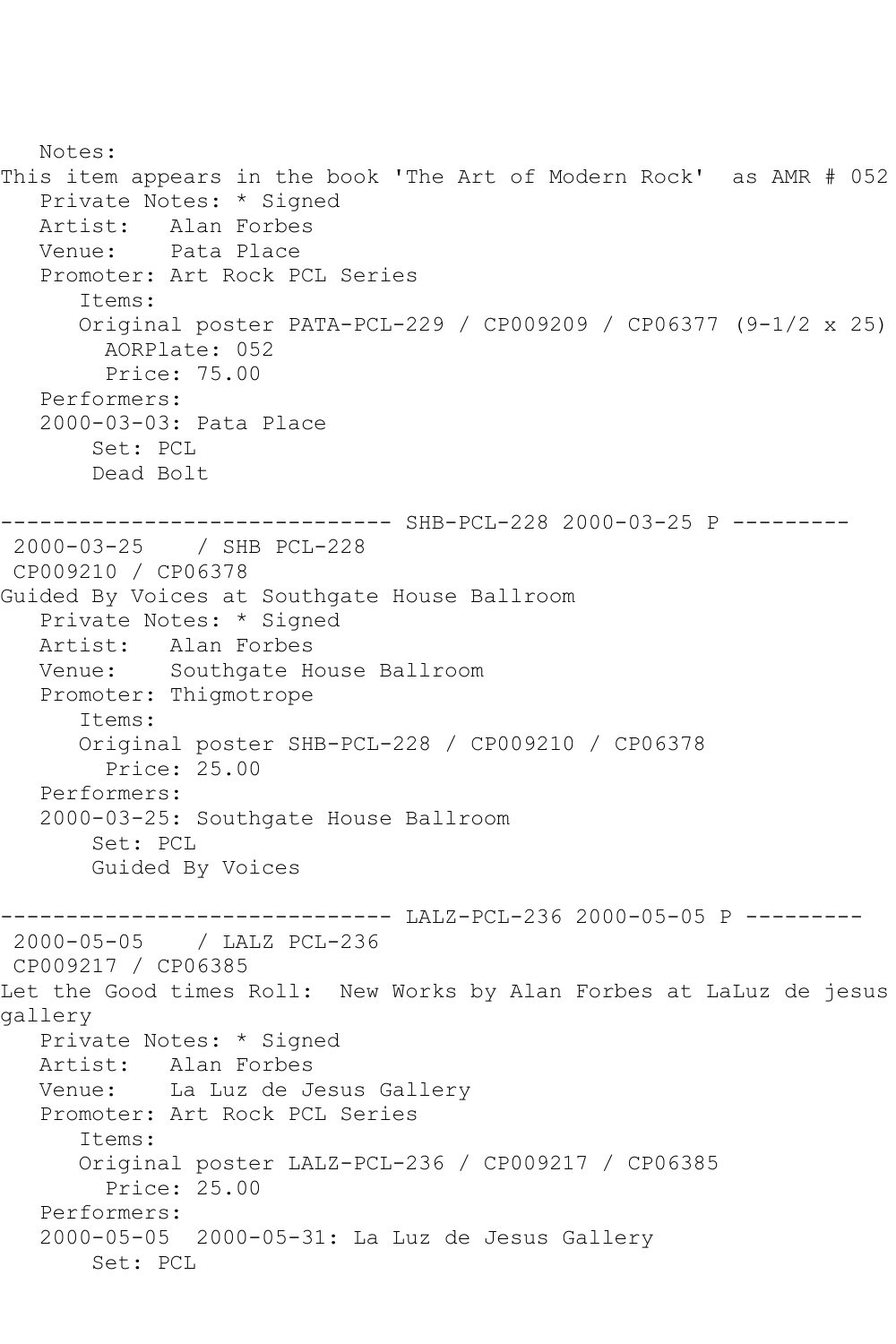------------------------------ 2000-09-20 P --------- 2000-09-20 / CP700318 / CP700318 Nebula, High On Fire at Troubadour [Los Angeles, CA] Notes: Limited Edition of 350 This item appears in the book 'The Art of Modern Rock' as AMR # 053.3<br>Artist: Alan Forbes Venue: Troubadour Items: Original poster / CP700318 / CP700318 (8-1/2 x 25) Performers: 2000-09-20: Troubadour Nebula / High On Fire / Heads / Crisis ------------------------------ EMP-PCL-280 2000-10-31 P --------- 2000-10-31 / EMP PCL-280 CP009234 / CP06402 The Makers, Evil Beaver Private Notes: \* Signed Artist: Alan Forbes Venue: Empty Bottle Promoter: Art Rock PCL Series Items: Original poster EMP-PCL-280 / CP009234 / CP06402 Price: 25.00 Performers: 2000-10-31: Empty Bottle Set: PCL Makers / Evil Beaver / Bouncing Balls ------------------------------ SHB-PCL-279 2000-11-02 P --------- 2000-11-02 / SHB PCL-279 CP009223 / CP06391 Elliot Smith, Grandaddy at Southgate House Ballroom Private Notes: \* Signed Artist: Alan Forbes Venue: Southgate House Ballroom Promoter: Art Rock PCL Series Items: Original poster SHB-PCL-279 / CP009223 / CP06391 Price: 25.00 Performers: 2000-11-02: Southgate House Ballroom Set: PCL Elliott Smith / Grandaddy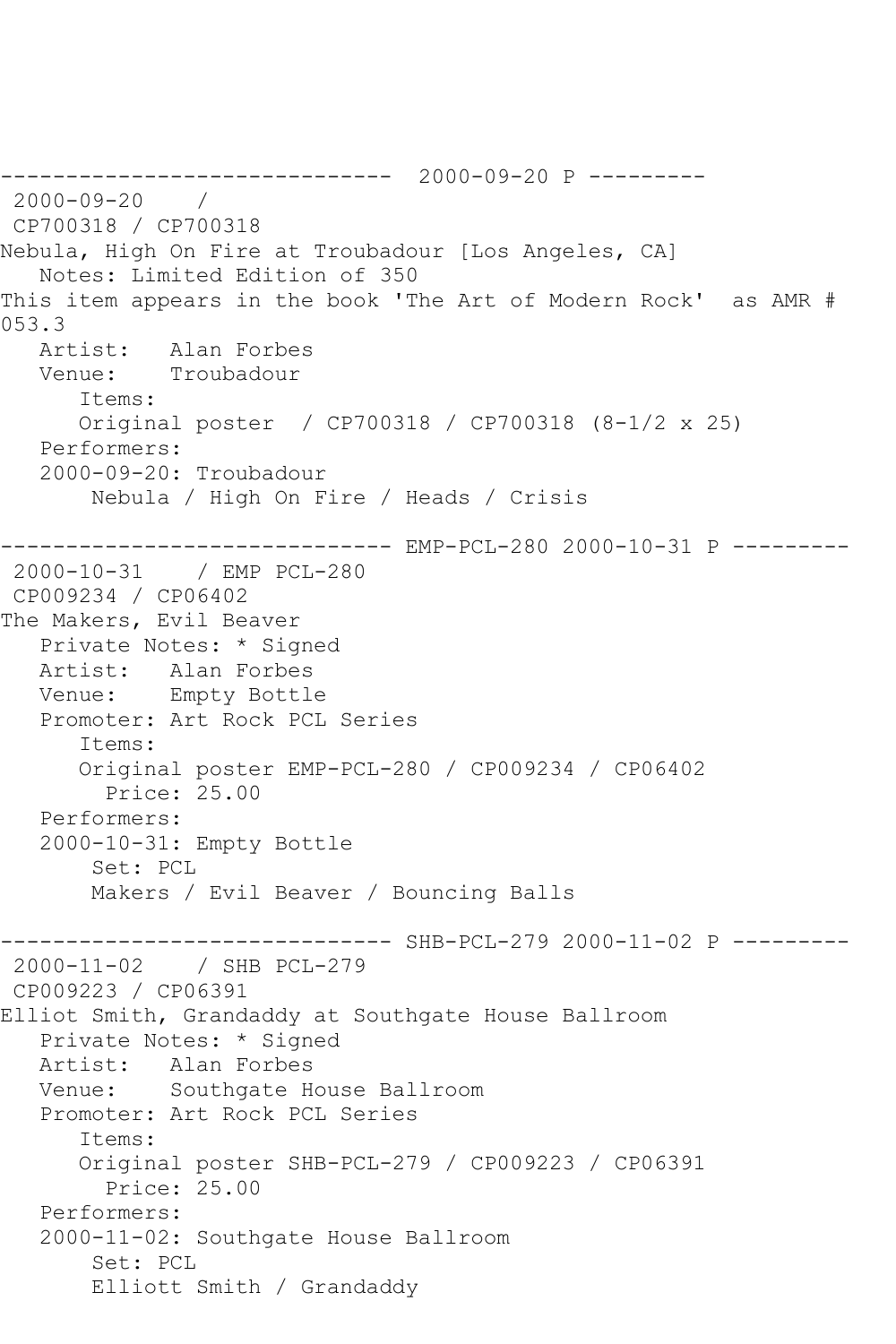------------------------------ MELO-PCL-282 2000-11-30 P --------- 2000-11-30 / MELO PCL-282 CP009226 / CP06394 Knoxville Girls, The Sadies at Mercury Lounge Private Notes: \* Signed Artist: Alan Forbes Venue: Mercury Lounge Promoter: Art Rock PCL Series Items: Original poster MELO-PCL-282 / CP009226 / CP06394 Price: 25.00 Performers: 2000-11-30: Mercury Lounge Set: PCL Knoxville Girls / Sadies / Deuce gimlet / Broke Revue ------------------------------ ROS-PCL-286 2000-12-17 P --------- 2000-12-17 / ROS PCL-286 CP009200 / CP06368 The Offspring, 30 Seconds Charge at Roseland Ballroom Private Notes: \* Signed Artist: Alan Forbes Venue: Roseland Ballroom Promoter: Art Rock PCL Series Items: Original poster ROS-PCL-286 / CP009200 / CP06368 Price: 40.00 Performers: 2000-12-17 2000-12-18: Roseland Ballroom Set: PCL Offspring / 30 Seconds Charge / MXPX ------------------------------ OKH-PCL-284 2000-12-31 P --------- 2000-12-31 / OKH PCL-284 CP009227 / CP06395 Makers, Zen Guerilla Private Notes: \* Signed Artist: Alan Forbes Venue: O.K. Hotel, Seattle Promoter: Art Rock PCL Series Items: Original poster OKH-PCL-284 / CP009227 / CP06395 Price: 35.00 Performers: 2000-12-31: O.K. Hotel, Seattle Set: PCL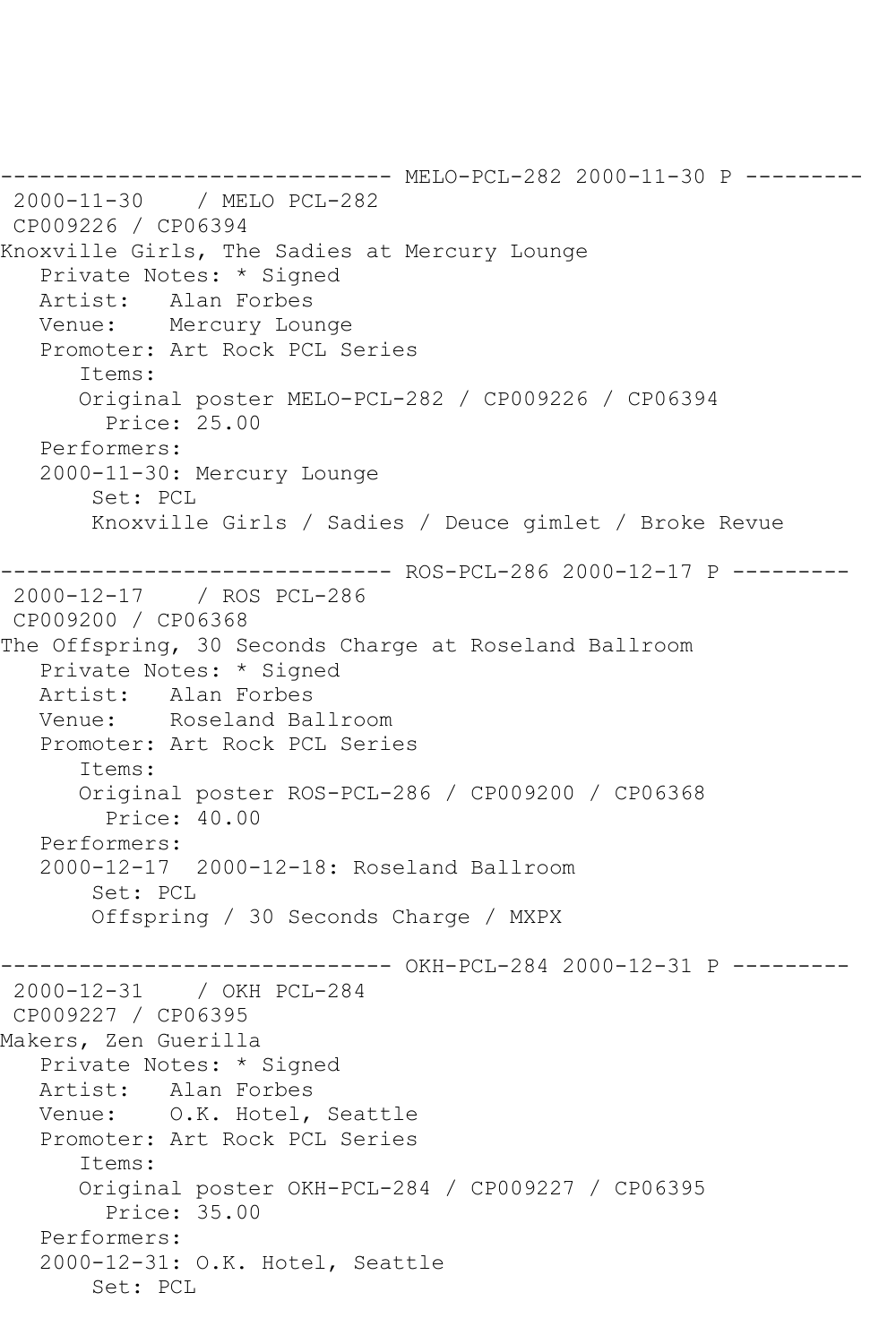Makers / Zen Guerilla / Hell's Belles ---------- MS-PCL-285 2000-12-31 P ---------2000-12-31 / MS PCL-285 CP009228 / CP06396 White Stripes, Detroit Cobras Private Notes: \* Signed Artist: Alan Forbes Venue: Magic Stick Promoter: Art Rock PCL Series Items: Original poster MS-PCL-285 / CP009228 / CP06396 Price: 75.00 Performers: 2000-12-31: Magic Stick Set: PCL White Stripes / Detroit Cobras / Come-Ons ------------------------------ BRA-PCL-291 2001-03-15 P --------- 2001-03-15 / BRA PCL-291 CP009230 / CP06398 Raging Slab, Atomic Bitch Wax at Back Room, Austin Notes: Limited Edition of 350 This item appears in the book 'The Art of Modern Rock' as AMR # 052.3 Private Notes: \* Signed Artist: Alan Forbes Venue: Back Room, Austin Promoter: Art Rock PCL Series Items: Original poster BRA-PCL-291 / CP009230 / CP06398 (8-1/2 x 24- 1/2) AORPlate: 052.3 Price: 25.00 Performers: 2001-03-15: Back Room, Austin Set: PCL Raging Slab / Atomic Bitchwax / J.J. Paradise Players Club / Boulder / Electric Wizard / Warhorse -------------- BBT-PCL-287 2001-03-28 P ---------2001-03-28 / BBT PCL-287 CP009229 / CP06397 The Donnas, Bratmobile Private Notes: \* Signed Artist: Alan Forbes<br>Venue: Bluebird Th Bluebird Theater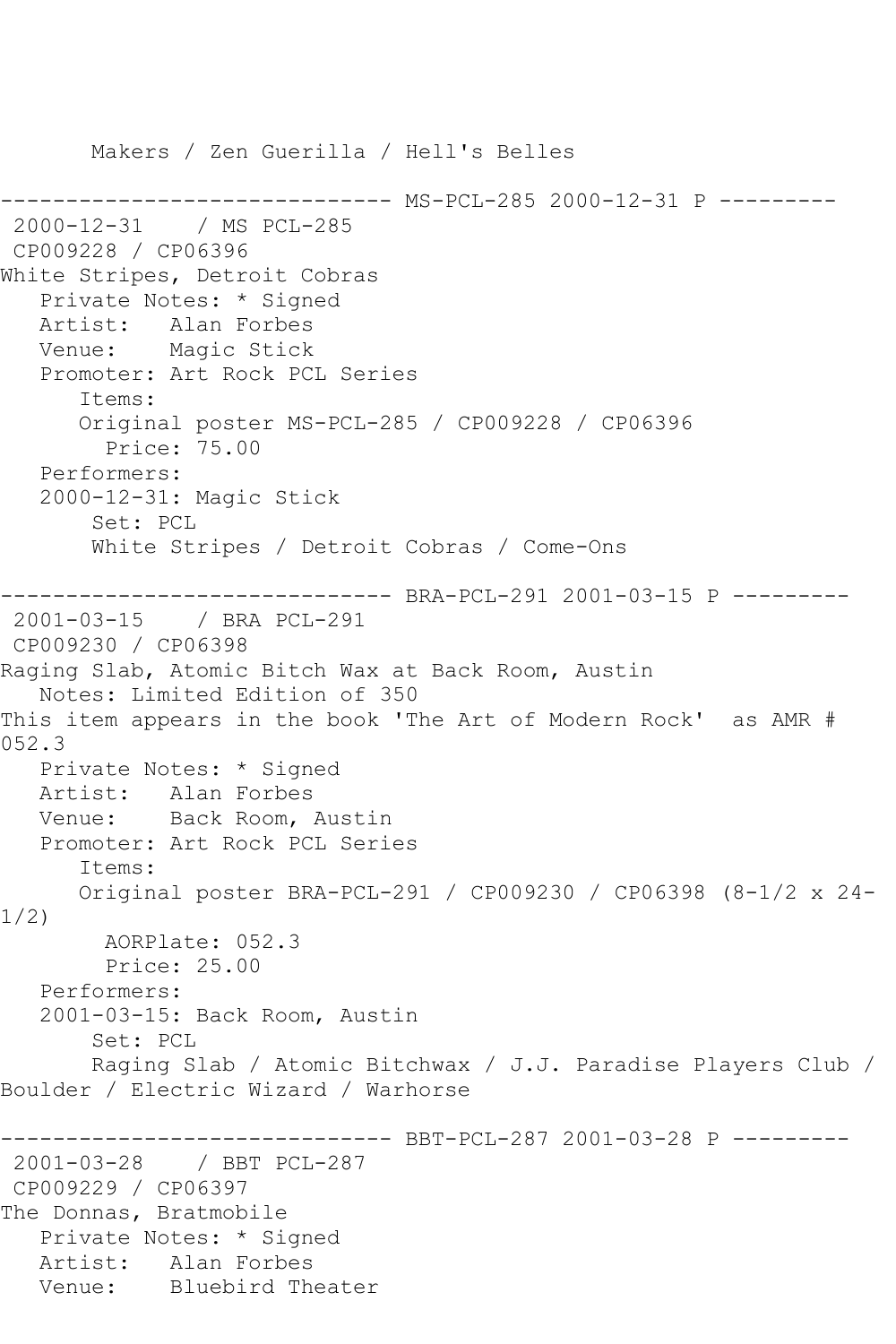Promoter: Art Rock PCL Series Items: Original poster BBT-PCL-287 / CP009229 / CP06397 Price: 25.00 Performers: 2001-03-28: Bluebird Theater Set: PCL Donnas / Bratmobile / Selby Tigers ------------------------------ RMC-PCL-296 2001-05-24 P --------- 2001-05-24 / RMC PCL-296 CP009151 / CP06319 Black Crowes, Oasis at Riverbend Music Center Private Notes: \* Signed Artist: Alan Forbes Venue: Riverbend Music Center Promoter: Art Rock PCL Series Items: Original poster RMC-PCL-296 / CP009151 / CP06319 Price: 20.00 Performers: 2001-05-24: Riverbend Music Center Set: PCL Black Crowes / Oasis / Spacehog ------------------------------ 2002-02-24 P --------- 2002-02-24 / CP010819 / CS06856 Ozzy, Alaska Tour 2002 Artist: Alan Forbes<br>Venue: Alaska Venue: Items: Original poster / CP010819 / CS06856 Performers: 2002-02-24 2002-02-25: Alaska ------------------------------ 2002-07-28 P --------- 2002-07-28 / CP701535 / CP701535 Queens of the Stone Age at Naeba Ski Resort Notes: This item appears in the book 'The Art of Modern Rock' as AMR # 475.5 Artist: Alan Forbes Venue: Naeba Ski Resort Items: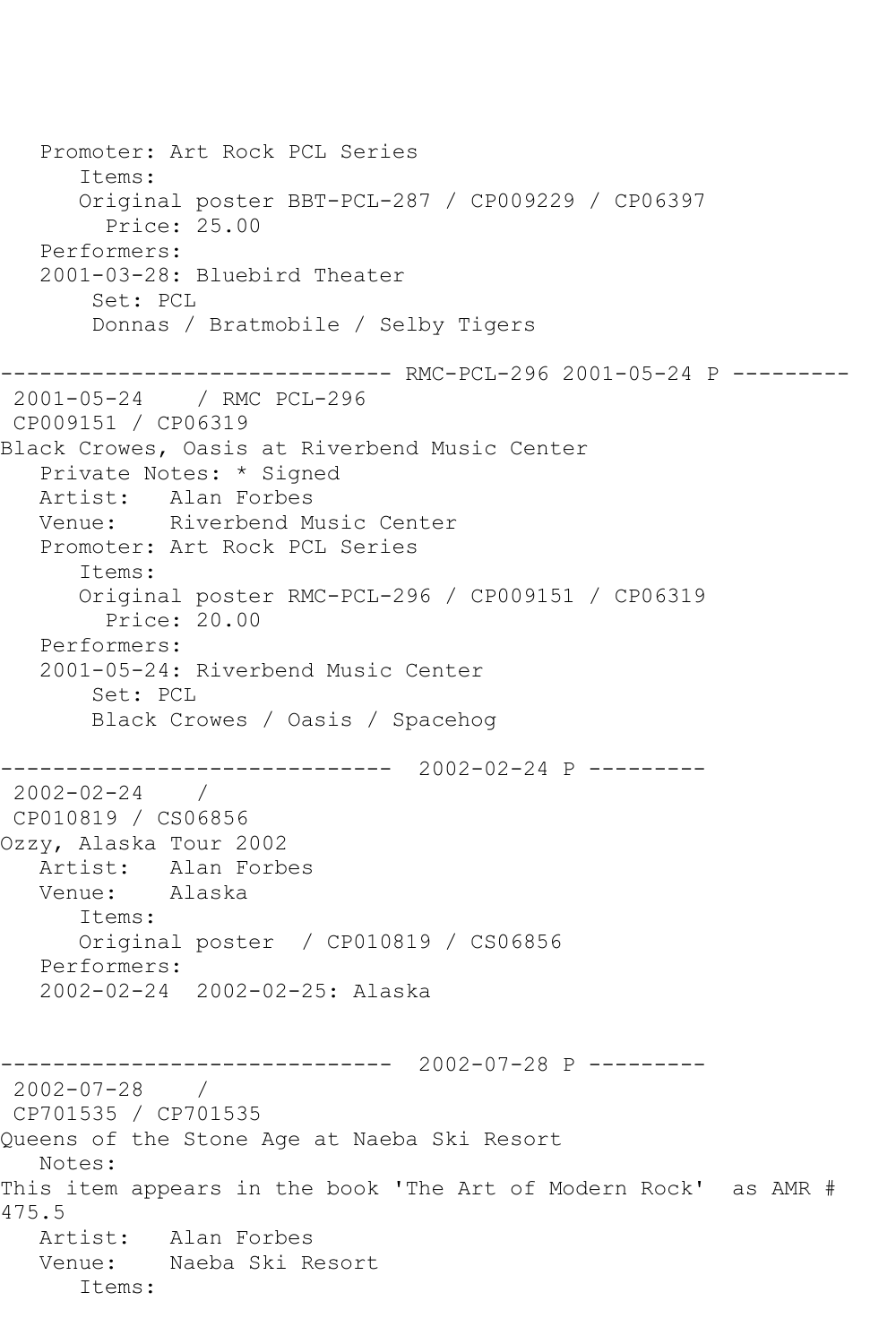Original poster / CP701535 / CP701535 (25 x 19) Performers: 2002-07-28: Naeba Ski Resort Queens of the Stone Age ------------------------------ PCL-PCL-104 NONE P ---------  $/$  PCL PCL-104 CP009246 / CP06414 Rage Against the Machine, Bulls on Parade Private Notes: PCL-104 Artist: Alan Forbes<br>Venue: Set: PCL Set: PCL Promoter: Art Rock PCL Series Items: Original poster PCL-PCL-104 / CP009246 / CP06414 Price: 75.00 Performers: NONE: Set: PCL Rage Against the Machine / Bulls on Parade ------------------------------ -PCL-297 zzzz-08-17 P -------- zzzz-08-17 / PCL-297 CP061825 The Art of Rick Griffin Show at the ArtRock Gallery Notes: Numbered edition of 150, signed by Alan Forbes. Artist: Rick Griffin Venue: Artrock Gallery Items: Original poster -PCL-297 / CP061825 Price: 35.00 Performers: zzzz-08-17: Artrock Gallery ----------- zzzz-08-21 P --------zzzz-08-21 t / CP061099 / CP061099 Servotron, Peeches at Bottom of the Hill [San Francisco, CA] Notes: Color key Benefit: Kill Rockstars Record Release Party Artist: Alan Forbes Venue: Bottom of the Hill Items: Original poster / CP061099 / CP061099 (6-1/8 x 9-1/4) Notes: Color Keys Performers: zzzz-08-21 thu: Bottom of the Hill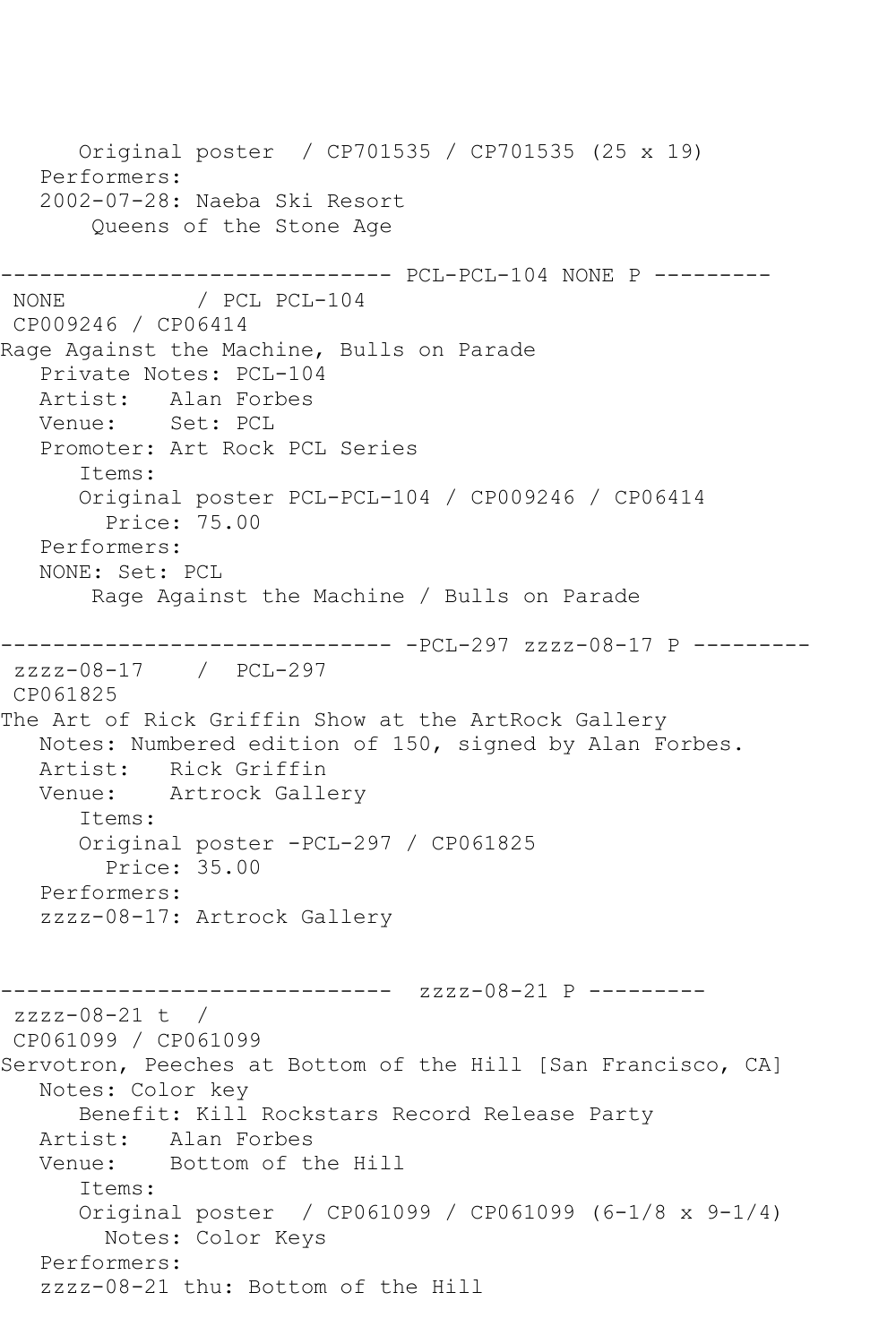Servotron / Peeches / ORI zzzz-08-23 sat: Dwarves / Zeek / U.S. Bombs ------------------------------ zzzz-zz-zz P-1 ---------  $ZZZ-ZZ-ZZ$ CP004215 / CD04624 East Lubbock, TX - East Lubbock, TX Notes: Gary Grimshaw: "That is all me." Artist: Alan Forbes Venue: East Lubbock, TX Items: Original poster Edition 1 / CP004215 / CD04624 Performers: zzzz-zz-zz: East Lubbock, TX ------------------------------ SFAL zzzz-zz-zz P-1 -------- zzzz-zz-zz / SFAL CP014573 / MARM381 Alan Forbes at San Francisco Art Lab - San Francisco, CA Event: San Francisco Art Lab, San Francisco Artist: Alan Forbes Venue: San Francisco Art Lab Items: Original poster SFAL Edition 1 / CP014573 / MARM381 Performers: zzzz-zz-zz: San Francisco Art Lab Alan Forbes ------------------------------ zzzz-zz-zz P-1 -------- zzzz-zz-zz / CP010336 / CS05913 Ozzfest 1997 (original art) Artist: Alan Forbes Items: Original poster (Original artwork) Edition 1 / CP010336 / CS05913 (14 x 17) Performers: zzzz-zz-zz: ------------------------------ PCL-PCL-223 zzzz-zz-zz P -------- zzzz-zz-zz / PCL PCL-223 Atomic Bitch Wax Artist: Alan Forbes Venue: Set: PCL Promoter: Art Rock PCL Series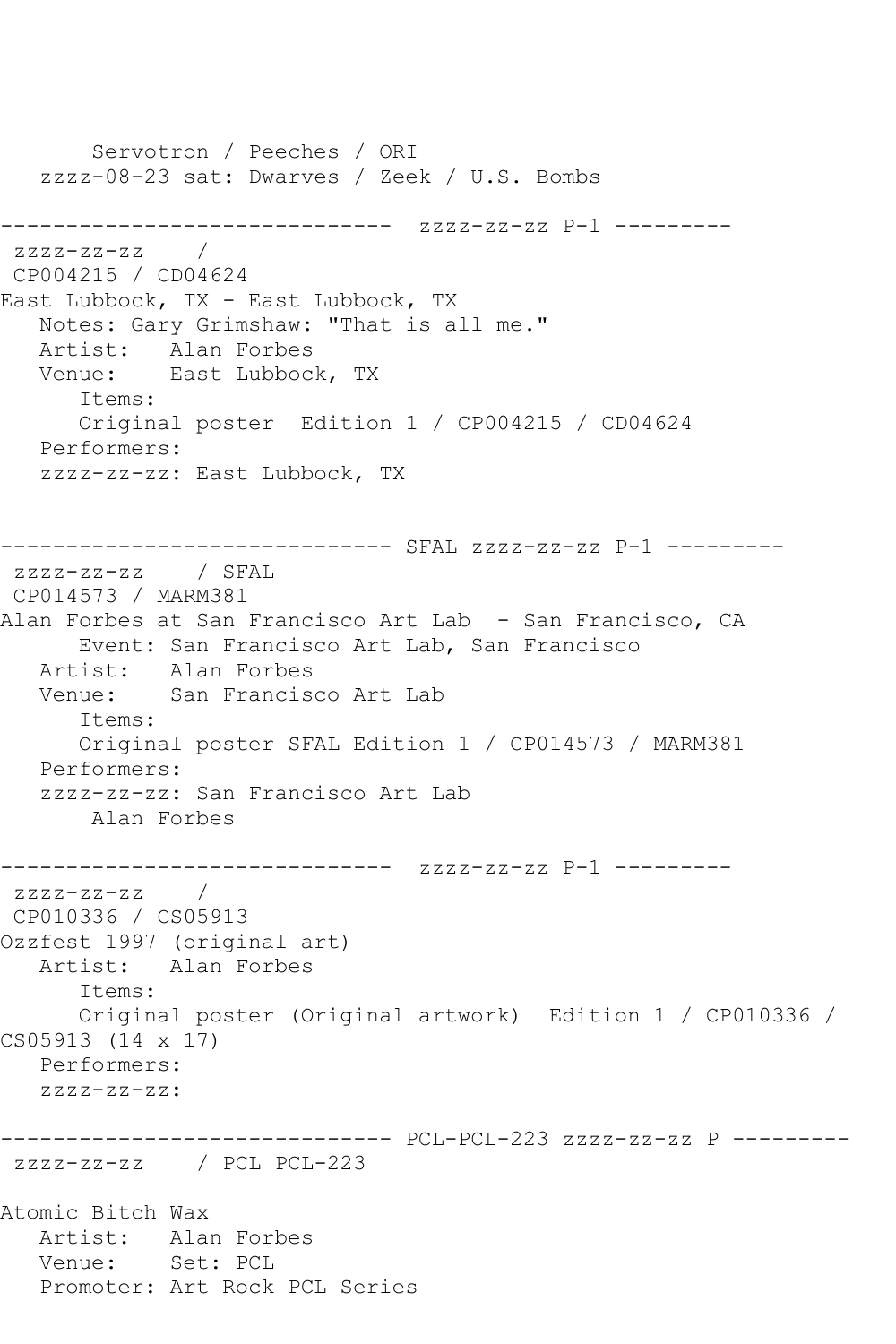```
 Items:
      Original poster PCL-PCL-223 / 
   Performers:
   zzzz-zz-zz: Set: PCL
        Atomic Bitchwax
------------------------------ CBGB-PCL-235 zzzz-zz-zz P ---------
zzzz-zz-zz / CBGB PCL-235
CP009218 / CP06386
Atomic Bitch Wax, Boulder at CBGB's
   Private Notes: * Signed
  Artist: Alan Forbes<br>Venue: CBGB's
  Venue:
   Promoter: Art Rock PCL Series
       Items:
       Original poster CBGB-PCL-235 / CP009218 / CP06386
         Price: 25.00
   Performers:
   zzzz-zz-zz: CBGB's
        Set: PCL
       Atomic Bitchwax / Boulder / Puny Human / Want / Five Horse 
Johnson
------------------------------ zzzz-zz-zz P ---------
zzzz-zz-zz / 
CP060677 / CP060677
Ozzfest 1997
   Artist: Alan Forbes
   Promoter: Artrock
       Items:
      Original poster / CP060677 / CP060677 (14 x 17)
   Performers: Ozzy Osbourne / Marlyn Manson / Black Sabbath / Type 
O-Negative / Machine Head / Fear Factory / Pantera / Powerman 5000
------------------------------ zzzz-zz-zz P ---------
zzzz-zz-zz / 
CP060869 / CP060869
Marilyn Manson
   Artist: Alan Forbes
       Items:
      Original poster / CP060869 / CP060869 (6-1/2 x 11-7/8)
   Performers: Marilyn Manson
------------------------------ zzzz-zz-zz P ---------
zzzz-zz-zz / 
CP060870 / CP060870
Marilyn Manson
```